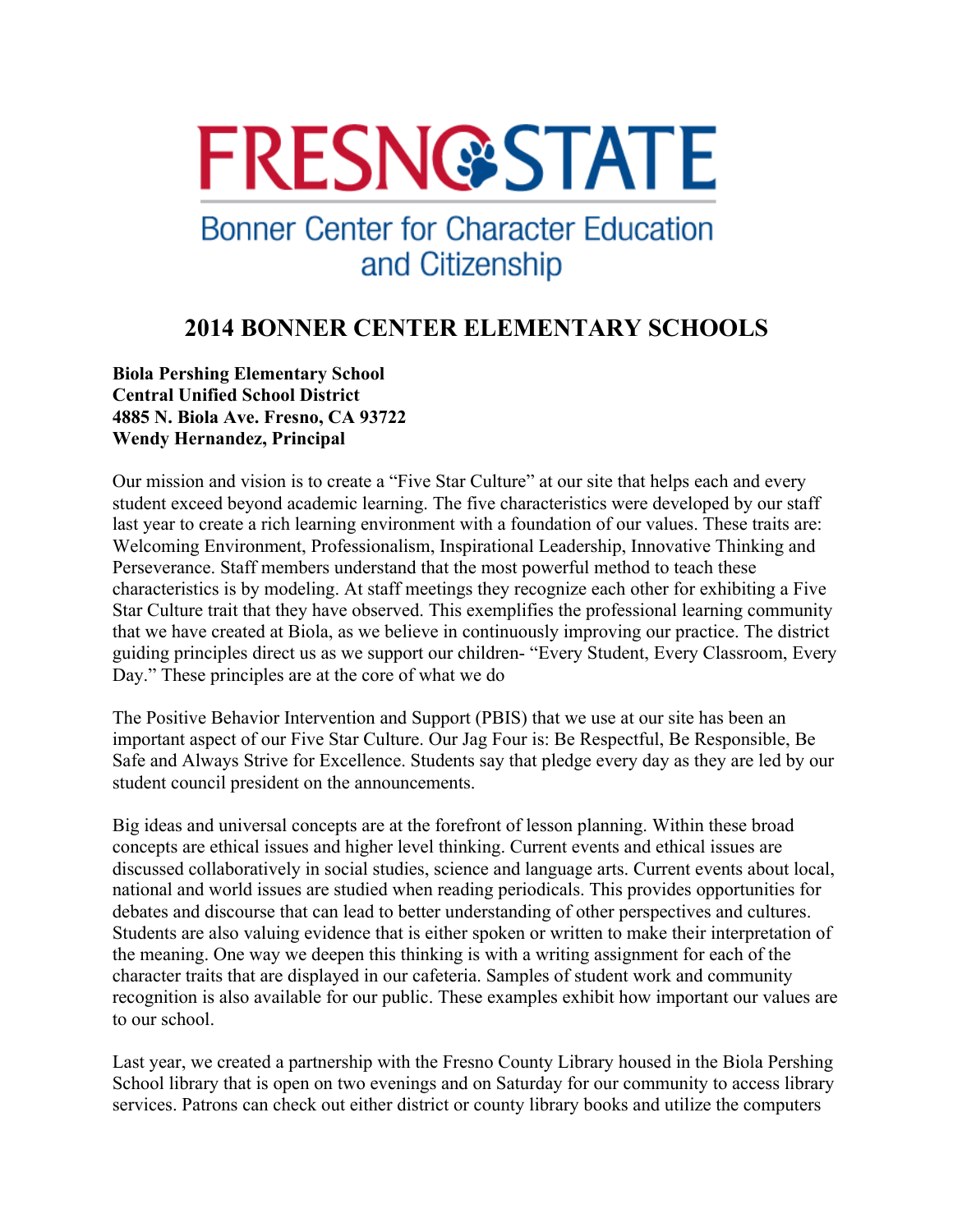that are available. This program has provided the support needed by our families to increase literacy and develop a love for learning. It also has impacted family time in a positive manner.

In our Jaguar Academy, we support students that need extra time to finish homework at morning recess or need time with an adult to modify behavior. If there is a problem between two students, they will come up with a resolution together. The academy is supported by our principal, an instructional aide and our school psychologist. After students complete Jaguar Academy, they will either create a written plan and/or present to lower grade students. This mentoring is helpful for students to see how they need to model appropriate behavior for the younger students.

#### Top

#### **Bud Rank Elementary School Clovis Unified School District 3650 Powers Ave. Clovis, CA 93619 Sylvia Borges, Principal**

Character education is crucial in the development of young people. It is important to develop the morals and values in children to help supplement the home life and prepare children for adulthood. To help prepare student to become an integral part of our society as adults, we must teach them the core values and help ingrain the good morals an high character to help them with their decision making. The students of today are the leaders of tomorrow. In order for our community and country to move in a positive direction, we must instill the ethical values in children today.

Throughout the year, we organize events through several themed weeks that emphasize character, safety, and academic safety: in September we celebrate Character Counts! week; Red Ribbon Week takes place in October; in January the focus is on Multi-Cultural Week; and, we have a Patriotic Week. In addition to the themed weeks, there are many events that promote character. Some events are based on quarterly or all-year goals. The Personal Responsibility program gives students the opportunity to earn the PR award. Students must have good classroom and playground behavior, complete their homework, respect school/district rules, and always do their personal best. A huge honor for fifth and sixth grade students is the Block R Award. This award is given to students in the fifth and sixth grade who display well-rounded achievement and participation in Bud Ran's academic, co-curricular, and community service activities. And, we are always trying to promote parent involvement on campus.

Bud Rank attributes the high student achievement to the connection the students feel to the school. Because of their involvement in multiple areas and sense of pride, students want to perform their best. And, for the past three years, 100% of Bud Rank students in grades 5-6 participated in a minimum of one co-curricular activity. The students of Bud Rank are offered several leadership roles. Twice a year there is a school-wide election for student council positions and classroom representatives for students in upper grades. Student council members and classroom representatives organize community service projects each semester and student leaders provide two-way feedback through surveys to promote positive student interaction on campus.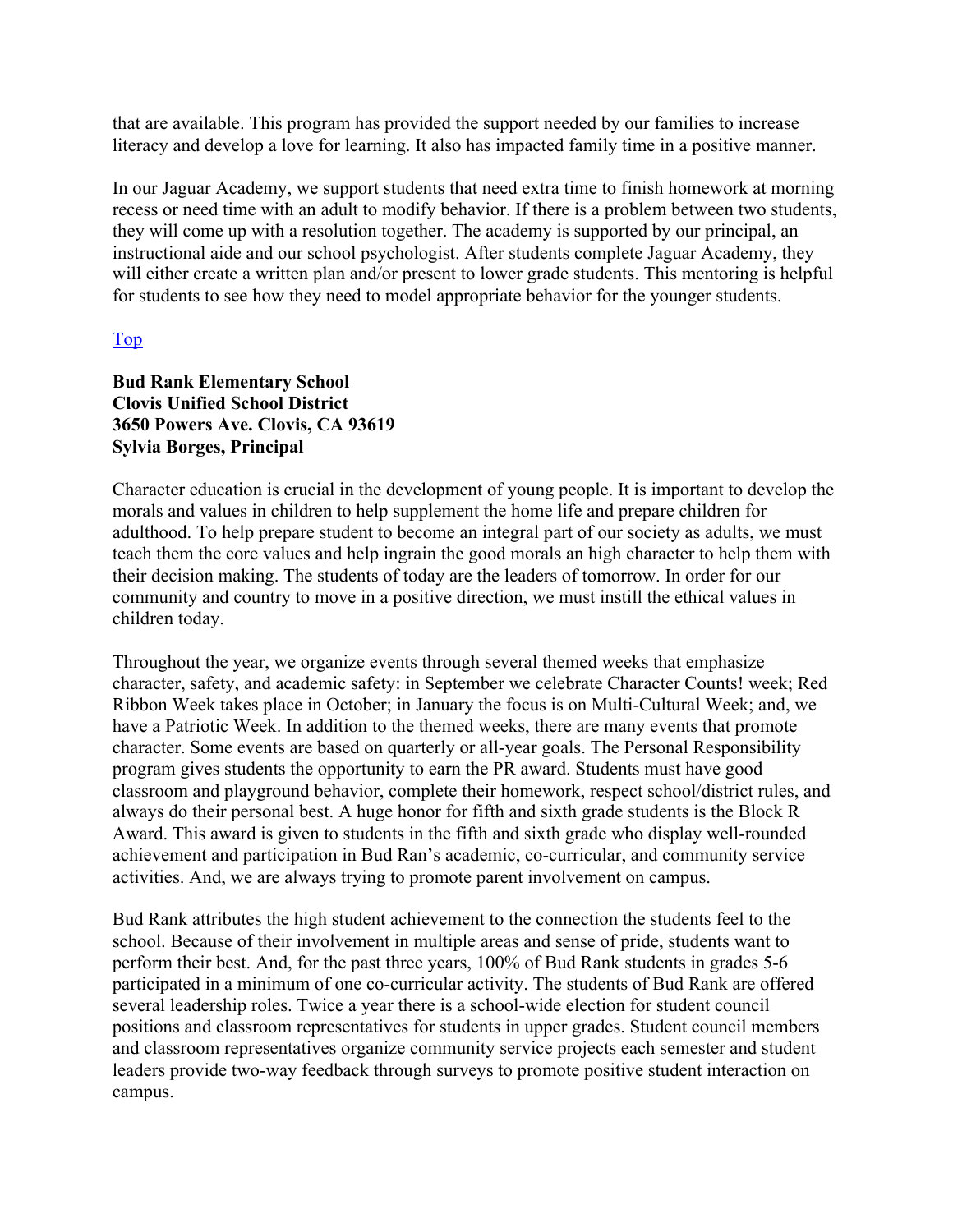A positive learning environment of mutual respect among students and staff is embedded in Bud Ran's culture and reflected in our school mission. The Bud Rank community values character development and these values are communicated to all stakeholders and are embedded across our curriculum.

#### Top

#### **Cedarwood Elementary School Clovis Unified School District 2851 Palo Alto, Clovis, CA 93611 Teresa Barber, Principal**

Character education is critical in the public schools of America. More and more families are spending less time together as a unit which has made the role of public schools increasingly more important. We are no longer just here for building mastery in reading, writing and arithmetic, but also for developing competencies with technology and the variety of ethical issues that arise from those uses as well as a skill base which allows our society values to continue to be promoted.

The staff of Cedarwood believes that character education involves defining what this behavior looks like for the students and then giving them real opportunities to practice that character trait. Students are taught to make eye contact when speaking to someone. Students are taught that when they are asked how they are doing or how their weekend went, they should return the favor by asking the other person about how they are doing or how their weekend went. The Cedarwood staff recognizes these personal attributes as those which are displayed by individuals demonstrating self-confidence and social practices which are characteristics of successful individuals; individuals who have not only the ability to demonstrate academic success, but who also display the traits which identify themselves as people of character with an understanding of how important it is that we maintain an altruistic spirit, do our part to help others in need, and make our school a caring and generous place where all are welcome and where we work to support each other as we celebrate victories and work hard to improve the situations of others.

The character education at Cedarwood Elementary School is addressed at all grade levels and is infused throughout the curriculum as specific units. Historical figures such as Dr. Martin Luther King, Jr. and the great female athlete Babe Didrikson demonstrated not only strong moral character, but the conviction to do what was right in the face of great controversy. There are many other opportunities to infuse positive character qualities through many of the books that we read with our students such as Summer of the Monkeys and Where the Red Fern Grows. In addition to curriculum opportunities, the Cedarwood Etiquette program (Hawk Attitude) promotes appropriate behavior in students, teaching them appropriate interaction with peers as well as adults. Our goal is to promote positive student behavior in social situations and relationships helping them to foster respect for others and confidence that they will keep with them through their teen and adult years.

Perhaps the most compassionate place on campus to witness volunteerism is in our Functional Skills and Autism classrooms. Students give of their recess time to be with our functional skills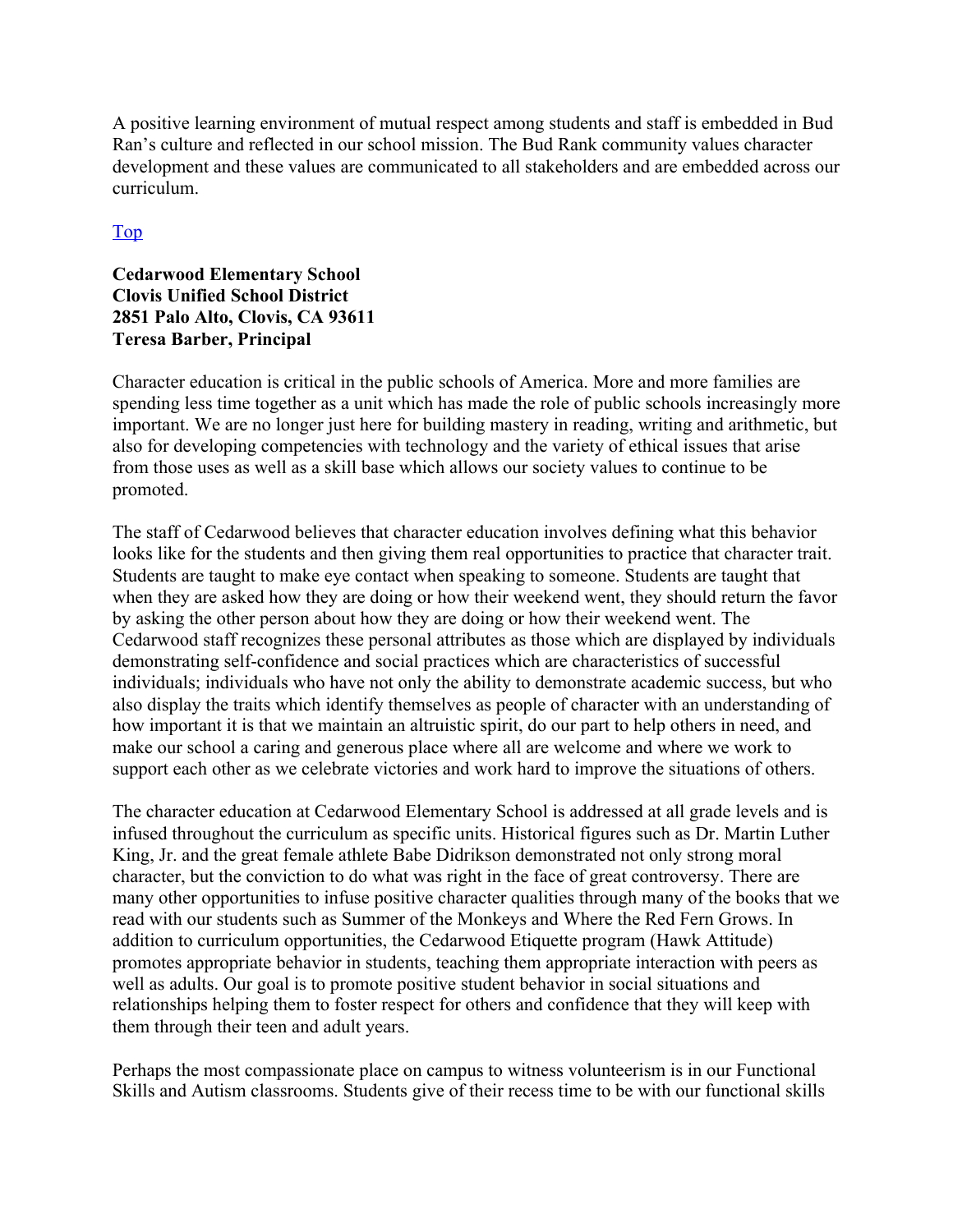students involving them in the regular life on the Cedarwood campus. This daily opportunity to participate in volunteerism not only builds new friendships and bonds, but is instrumental in breaking down misconceptions and ignorance.

#### Top

#### **Fairmont Elementary School Sanger Unified School District 3095 N. Greenwood Ave. Sanger, CA 93657 Jared Savage, Principal**

All teachers are trained and implement the Second Step curriculum, which is a federal and state approved program to meet the compliance requirement of Safe and Drug Free Schools (SFDS) to teach school wellness and healthy choices. Fairmont 7th and 8th grade students are trained by teachers to assist in the implementation of the Second Step curriculum for Kindergarten through 3rd grade. Students use discussions, role-plays, modeling, and coaching to help younger students learn how to solve interpersonal problems in prosocial ways and transfer these skills to their daily lives. Teachers supervise and act as facilitators in this powerful process.

In addition, the Fairmont school staff has been trained to implement the Olwueus Bullying Prevention Program. Through the program, Fairmont school has adopted an anti-bullying stance through clear definitions of bullying, parent meetings, student kick-off assembly and most importantly, bi-monthly class meetings that promote student discussion and positive student choices. The Olweus Bullying program has also addressed the need for a student-centered forum that allows the opportunity for students to express concerns while receiving appropriate guidance to resolve problems or actively intercede.

Fairmont School strongly encourages service learning and volunteerism as a source of moral action. Fairmont's Student Council, California Jr. Scholastic Federation (CJSF), and 4H have annually adopted needy families in our community by providing food, clothing and gifts, which reinforces our Community of Caring values. Students have opportunities to participate in outside school activities through the 4-H, Girl Scout, Cub Scout and Boy Scout groups that promote hands-on experiences and community service. Fairmont School also provides many opportunities for our families to volunteer and participate in school and community events.

#### Top

#### **Herndon Barstow Elementary School Central Unified School District 6265 N. Grantland, Fresno, CA 93723 Mrs. Leah Spate, Principal**

"Character, in the long run, is the decisive factor in the life of an individual and of nations alike," said Theodore Roosevelt. It's recognition of this truth, this reality, that motivates teachers and staff at Herndon Barstow School to promote character, responsibility, and exemplary behavior in all students, every day, every week, every school year. It's a recognition that every child is in the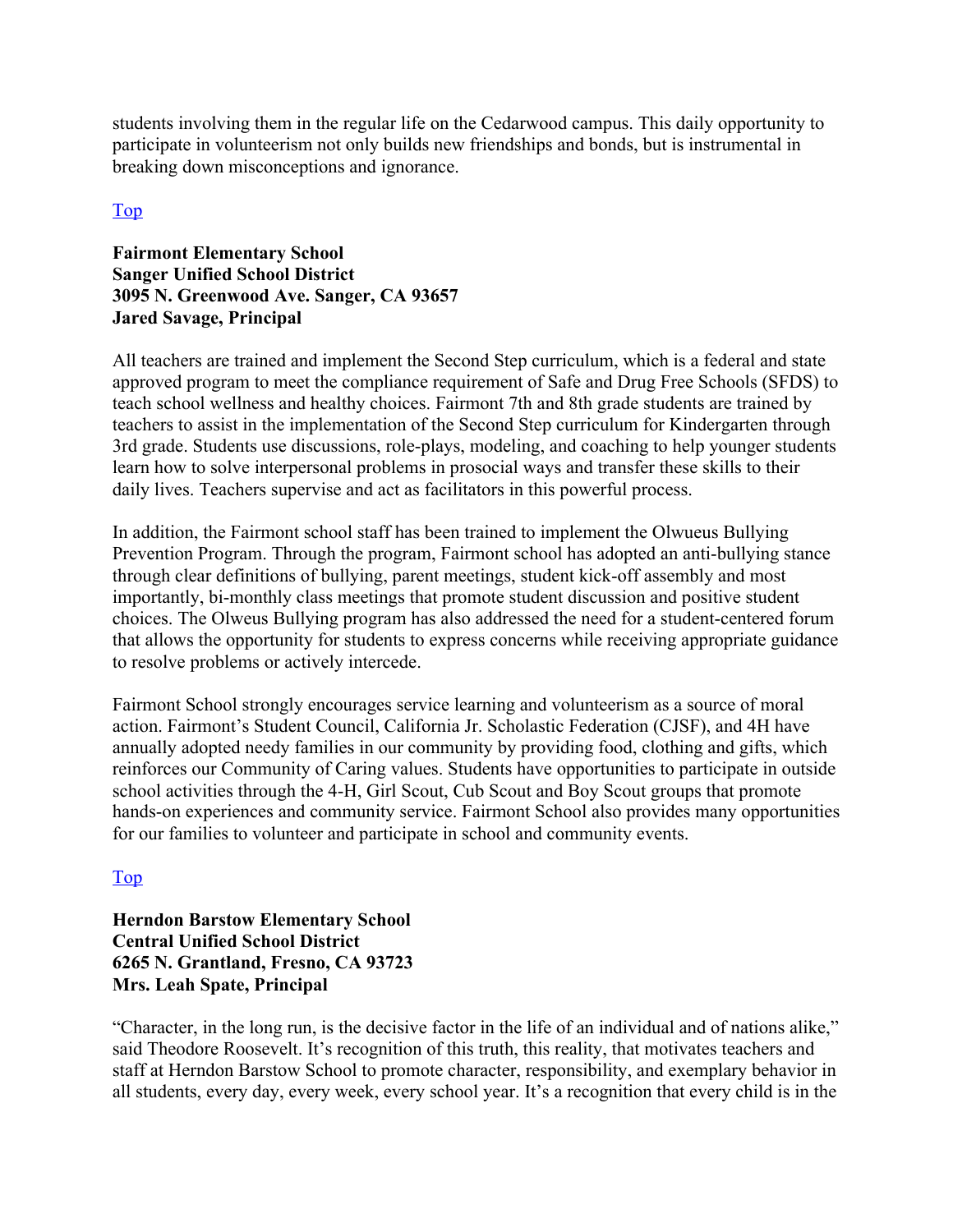most formative years of character development that keeps us emphasizing, teaching, and modeling good character. It's a recognition that the development of good character and ethical responsibility will not only benefit the individual child, but the entire school culture—that it will benefit that child's community as well as the future of the society. We have today, here and now, to instill in our students a sense of ethics, a sense of responsibility, a sense of power to make a positive difference both in the school society and ultimately in our society at large. A solid foundation in character and ethical responsibility can only serve to benefit our neighborhoods, communities, and our nation. Our students are our society. The character education and development are paramount to the success of all entities.

So how does a school create a culture of responsibility, morals, ethics, and character? It works through all staff as a team to lay a foundation of focused character education and attentiveness to moral and ethical behavior; good character is modeled by staff, that it might be demonstrated in behavior of students toward one another. Through student-teacher analysis of literary or historical figures in school curriculum, as well as through active classroom discussions of community service "why's" as well as "how's," Herndon Barstow seeks to expose students to ethical responsibility. Maintaining a positive school culture and climate is essential to our success; teaching character education and ethics at school equips our students to excel in being positive, productive members of society.

"Character, in the long run, is the decisive factor in the life of an individual and of nations alike," said Theodore Roosevelt. It's recognition of this truth, this reality, that motivates teachers and staff at Herndon Barstow School to promote character, responsibility, and exemplary behavior in all students, every day, every week, every school year. It's a recognition that every child is in the most formative years of character development that keeps us emphasizing, teaching, and modeling good character. It's a recognition that the development of good character and ethical responsibility will not only benefit the individual child, but the entire school culture—that it will benefit that child's community as well as the future of the society. We have today, here and now, to instill in our students a sense of ethics, a sense of responsibility, a sense of power to make a positive difference both in the school society and ultimately in our society at large. A solid foundation in character and ethical responsibility can only serve to benefit our neighborhoods, communities, and our nation. Our students are our society. The character education and development are paramount to the success of all entities.

So how does a school create a culture of responsibility, morals, ethics, and character? It works through all staff as a team to lay a foundation of focused character education and attentiveness to moral and ethical behavior; good character is modeled by staff, that it might be demonstrated in behavior of students toward one another. Through student-teacher analysis of literary or historical figures in school curriculum, as well as through active classroom discussions of community service "why's" as well as "how's," Herndon Barstow seeks to expose students to ethical responsibility. Maintaining a positive school culture and climate is essential to our success; teaching character education and ethics at school equips our students to excel in being positive, productive members of society.

Staff on campus can be seen and heard speaking to one another respectfully, assisting one another whenever possible, verbally choosing confidentiality over gossip, and picking up trash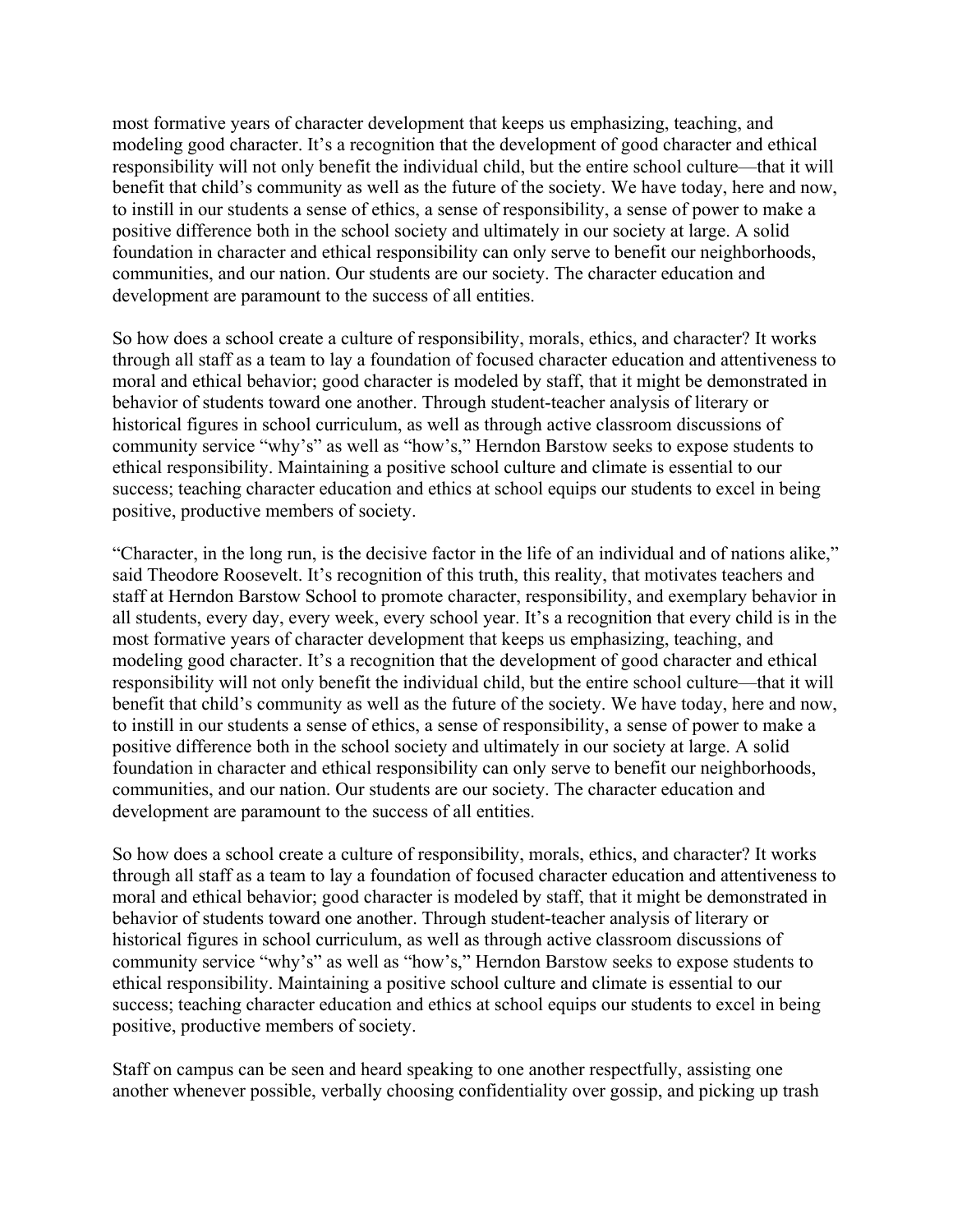that is not their own. How can we expect students to be fair and respectful of each other if we don't exhibit that at meetings and on campus? To promote greater reflection on personal character and behavior, teachers this year were videotaped behaving inappropriately, and the classroom students then were required to model the appropriate behavior through cheers, songs, chants, or door decorating competitions. Winners performed the cheers, songs, and chants during an awards assembly. Clearly, Herndon Barstow's behavioral intervention strategies serve to motivate and integrate the behaviors most desired in the HB school community.

During Herndon Barstow School's staff discussion we confirmed the belief that character, moral action, and ethical responsibility matter in our educational environment as much as academics do. Life and growth is about experiences and education, yes. But it's as much about people valuing people, respecting self and others. What we do, what we teach, what we model, what we talk about, how we speak, how we care, how we serve, how we look out for one another, the choices we make and the behaviors we live out all affect the state of the greater community of which every student on our campus is a part. As we strive to develop character through academics, activities, assemblies, awards, behavior modification, building others up, and commitment to the community, we lay the foundational A B C's of good citizenship.

#### Top

#### **Houghton-Kearney School Central Unified School District 8905 W. Kearney, Fresno, CA 93706 Dave Holtermann, Principal**

The explicit teaching and infusing of character values into American schools is an essential part of what we can do to better our society now and for generations to come. This concept of character is one of the explicit core values for Central Unified and Houghton-Kearney School, and another reason we affirm the building of good character. An overarching goal we have is to have the students themselves see the benefits of living a virtuous life and maintain the already low number of improper decisions made by our students and replace the improper decisions that are made with appropriate and good ones. We want to promote students that are college, career and community ready, and contribute in a great way to the world we envision for our future.

We have made progress toward all of our goals in all areas. With the "Tiger PRIDE" PBIS system we have seen a reduction of the number of discipline incidents and suspensions each year, and the students are better able to identify how their actions show "Tiger PRIDE" as well. We measure this with data from the suspensions and class referrals along with anecdotal observations. Currently we are on track for less than half of the suspension days this year than last year which, is consistent with the downward trend we have observed for the past four years. Further evidence of our work with Character Education was that we were also awarded the Bronze Award by Fresno County Office of Education for our PBIS program.

In the classroom, cafeteria, playground, at assemblies and on the morning announcements we continually reinforce the meaning of positivity, responsibility, integrity, discipline, and excellence. Our Safe School Ambassadors are also given a very thorough training from Fresno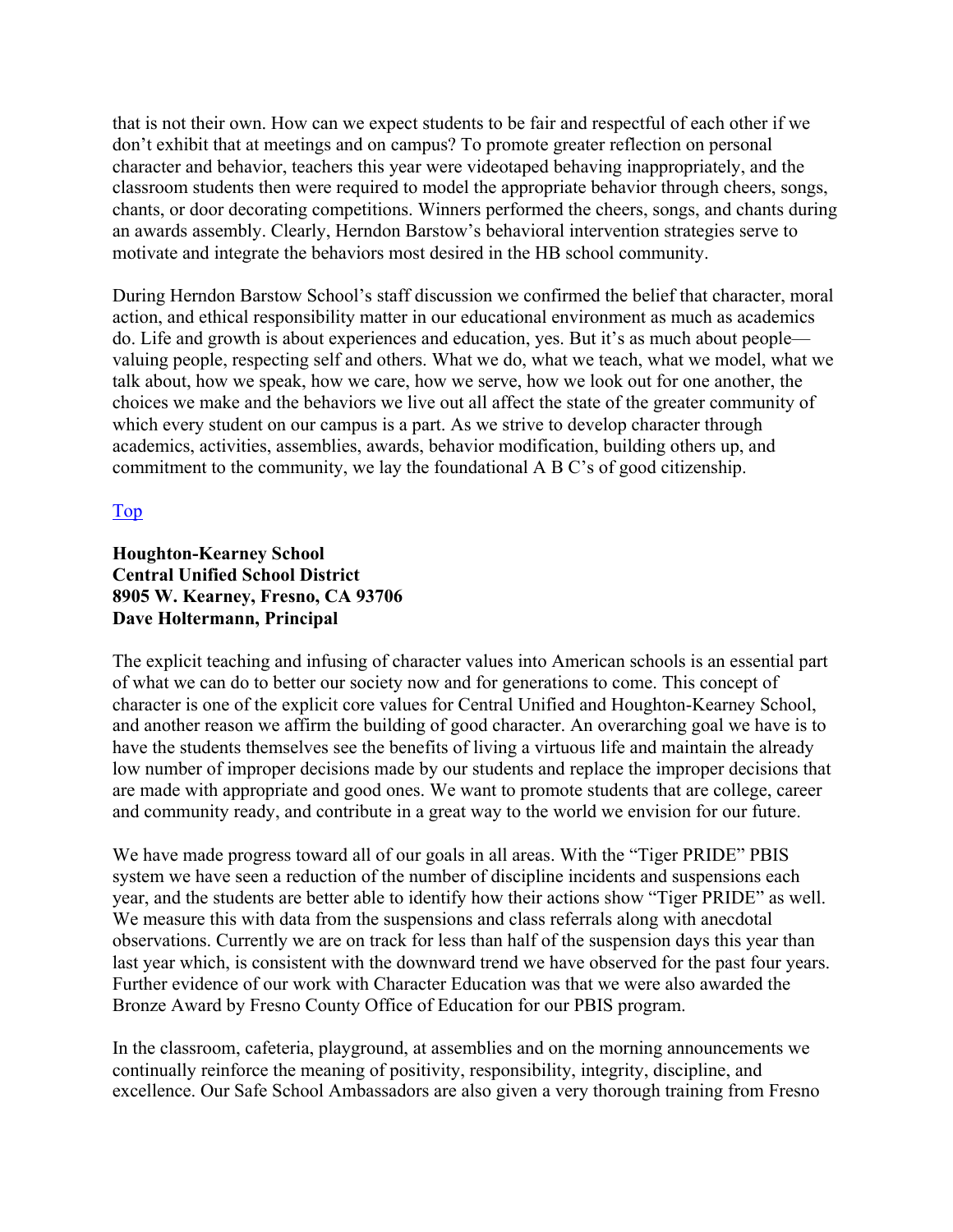County trainers on how to mediate peer disputes and make good choices. Character is a learning point in almost every facet of our daily life at Houghton-Kearney.

Almost everything we do at Houghton-Kearney promotes pro-social behaviors for the H-K students and community. Houghton-Kearney is a model of what schools can be like when there is an intentional focus placed on character. The PBIS program is quickly becoming the signature program and touchstone for how things are done at H-K. At the staff meeting on January 15, 2014, where the elements of this award were discussed again, there was an express sense of accomplishment and pride as we outlined the work we have done together to help the students at Houghton-Kearney. We have set the foundation for a great learning environment and thank you in advance for consideration for the "Bonner Virtues and Character Recognition Award."

#### Top

**Jackson Elementary School Sanger Unified School District 1810 Third Street, Sanger, CA 93657 Debra Santos, Principal** 

The mission of Jackson School is to help students become secure contributing members of our society. Our staff takes very seriously the need to explicitly teach character education on a daily basis. We have identified core ethical values as the basis of our character education program. Adopting a "direct instruction" method for our core curricular areas, our staff employs the same approach to character education at Jackson. The identified core ethical values are intentionally and comprehensively taught throughout the school's environment daily. Jackson also provides its students opportunities for positive moral action.

Jackson School bases its core ethical values on those from a National program, Community of Caring. These core values serve as the backbone of the program and for character development. There are five main core ethical values: respect, responsibility, trust, family, and caring. All stakeholders are involved in the development process of character education at Jackson. The District has set in place the five core values, as taken from Community of Caring. Our Superintendent can often be quoted as saying, "Community of Caring is not a program, it is who we are and what we do." This belief is the cornerstone for our entire district and sets the tone for all school sites. Jackson's leadership team meets at the beginning of the year to discuss activities and events that promote and develop character education. The principal also meets with the Parent Teacher Organization to plan and shape events and services aimed at modeling and promoting the core ethical values identified. Student Council plans and discusses strategies to integrate character education at Jackson. Jackson also has a Community of Caring Club made up of students and staff advisors that meets regularly to develop possibilities for students to model positive behaviors associated with the five identified values.

Class discussions often follow recesses, as teachers highlight behaviors from the playground that can be learning opportunities for all. Community of Caring Club organizes and promotes skits to be held during student lunch periods for all students, and are held at least three times per year. These skits promote the core value of the month and display common problems associated with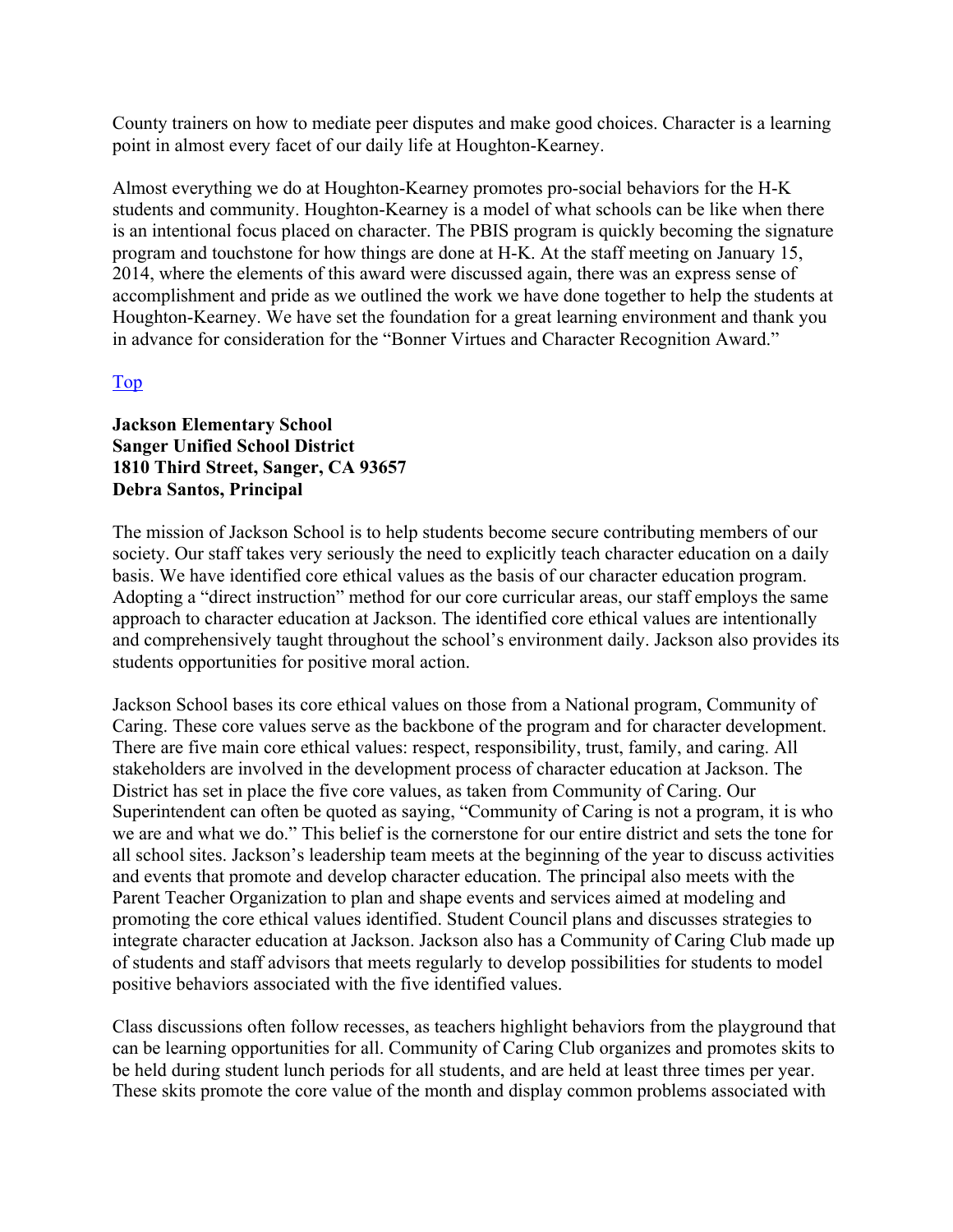student life and the positive choices that students can make based on the core values. Teachers and staff inform parents of behavior at school on a regular basis and reward students with weekly calls home for positive reasons. In fact, during the first month of school, all teachers made an effort to contact their students' parents in order to establish lines of communication. Jackson School also offers a monthly school wide Flagpole assembly, recognizing a student from each classroom for displaying qualities and characteristics of the focal core value of the month. Parents are invited to attend and behaviors are reinforced at the assembly. The physical campus also promotes the core values, as murals are painted all around the school emphasizing the core values.

In order for character education to be successful, the students must be given an opportunity to apply what they have learned, first in a structured environment, then released to perform the newly developed skill in practice with feedback to gauge success. Jackson School provides opportunities for students to do just this. Classroom practices include students learning how to properly answer the phone and greet guests who enter the room. Students also take an active role in helping to keep the campus clean and appealing. Many students volunteer daily to help pick up trash and events are scheduled through the Community of Caring Club to plant flowers, bushes, and trees around campus. Last year students were educated on how to plant and water our new trees. Students were able to participate in the actual planting and deep watering of these trees and how to continue to care for them. Students are encouraged to apply their conflict resolution skills in real-life situations. Students are trained as peer mediators and aide on the playground and in classrooms in resolving problems and conflicts that arise between students. "Caught with Character" tickets help to reinforce positive behaviors.

#### Top

#### **Jefferson Elementary School Sanger Unified School District 1110 Tucker Ave. Sanger, CA 93657 Cathy Padilla, Principal**

The "Community of Caring" program has operated district wide since 2001 and includes all schools in the Sanger Unified School District. The program focuses on the five core values of Caring, Family, Respect, Trust and Responsibility, and integrates these values throughout the core curriculum and along side school wide support programs.

How do we monitor success of our program? A parent survey is sent home each spring to encourage feedback from our families. We share the results with our parents and staff and implement plans to improve. We also have a data base system that allows us to track student behavior/discipline by time of day, location, and grade level of students. This system allows us to track problem areas and make changes as needed.

Character Education is vital in our schools more now than ever before. We must not see it as merely a program to teach, but as values to live by for all students in America. We cannot assume that character education is taught in the homes of all children, therefore, it is imperative that we not leave such an important focus to chance.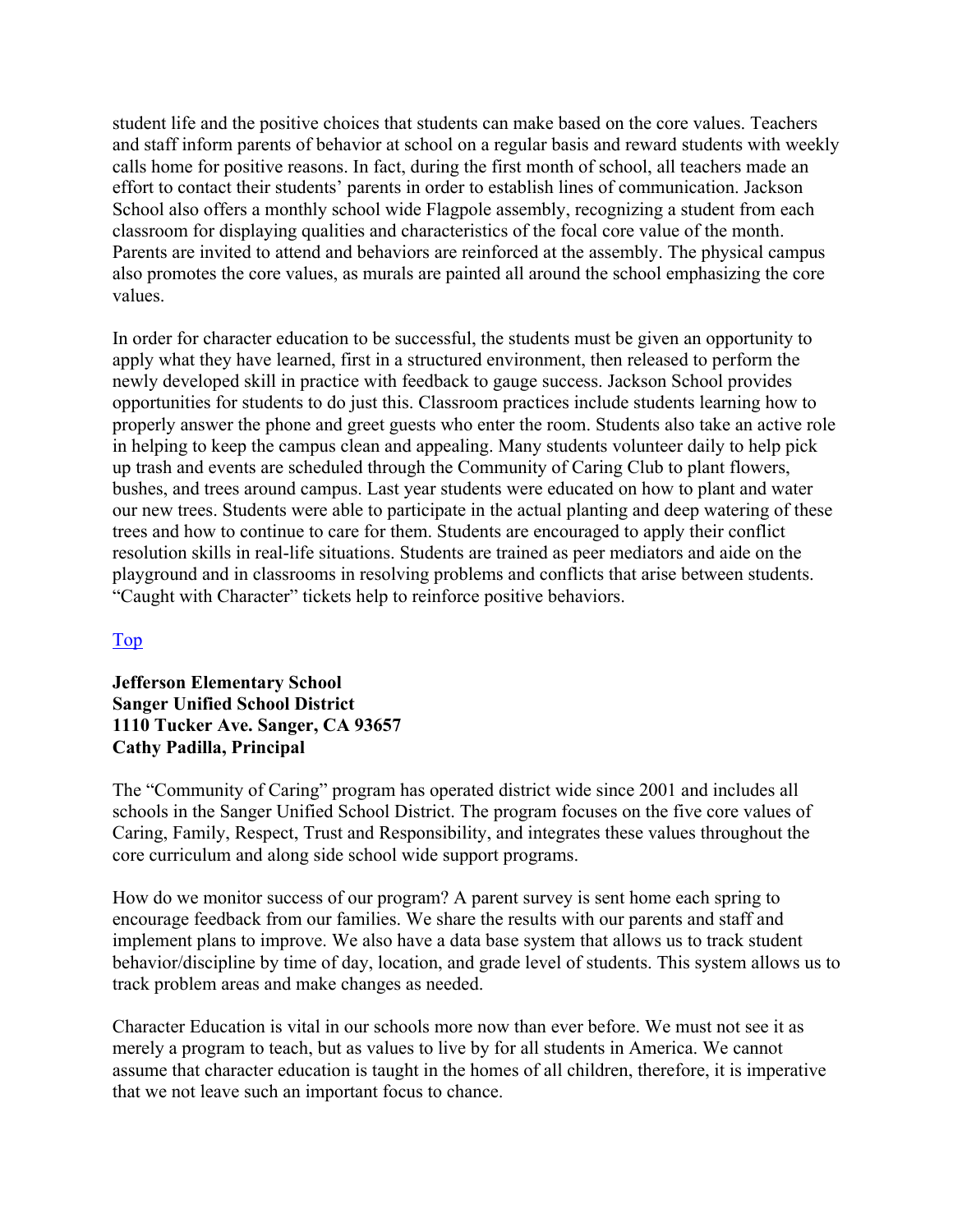We have a peer mediation program, where students work with other students to solve problems and differences. This year our new counselor has initiated a "Girl Power Club" in which 4th and 5th grade girls meet once a week at lunchtime. The focus is respect for self and others. As a school we also introduced the Essential 55, published by Ron Clark, Disney Teacher of The Year. Every week we introduce one of the Essential Rules to our student body. Throughout the day students may be asked by any staff member what the essential rule is for the day. Our custodian, food service and support personnel all take an active role in making sure students are asked daily about which rule they learned that day.One of the expectations is that every teacher works with each Community of Caring value and Essential 55 rule to integrate it into their core instruction.

Service Learning is an important value in our community. Jefferson students had the opportunity to experience the power of community involvement at the local government level. Families had been expressing the need to repair a bridge that is across the street from the school. The bridge had been fenced off due to damages over the years. Those who live very close to the school had to walk several blocks around the fenced off bridge to get to the school. Through the efforts of many, the bridge has been repaired. Jefferson student council members were given the privilege of naming the new bridge. The student council read through the bylaws for naming the bridge and came up with 3 possibilities and asked the student body to vote to declare the winner. Through this process, students did research and learned many interesting facts about their community. Jefferson student body officers attended a city council meeting to give their recommendation for the new bridge. The recommendation is "Jefferson Path". The first part of the name, "Jefferson," refers to the school in the area. The second part, "Path," refers to a pathway that leads to education.

As a staff, we discussed the components of this Bonner Award and what makes Jefferson a special place to be. Staff members addressed each criterion and identified a few highlights which included: Good sportsmanship on the athletic field, students identifying morals in fables read in the classroom, proudly showing respect and honor to our military veterans at our annual Veteran's Day Tribute, and our Tiger Alumni Group of Middle School Students………Once a Tiger, Always a Tiger. As a staff, we understand the importance of modeling core values in everything we do and say.

#### Top

#### **Liddell Elementary School Central Unified School District 5455 W. Alluvial, Fresno, CA 93722 Mrs. Melody Burriss, Principal**

Character education is an important area of emphasis for public schools in America. Schools are key in developing character in students through direct instruction and by maintaining high expectations for all students. By developing excellent character and academic proficiency concurrently, schools have the opportunity to contribute to the creation of productive, contributing members of our future society. Character education in schools is also proving to be an equalizer. The education they receive in school is consistently messaged and activities are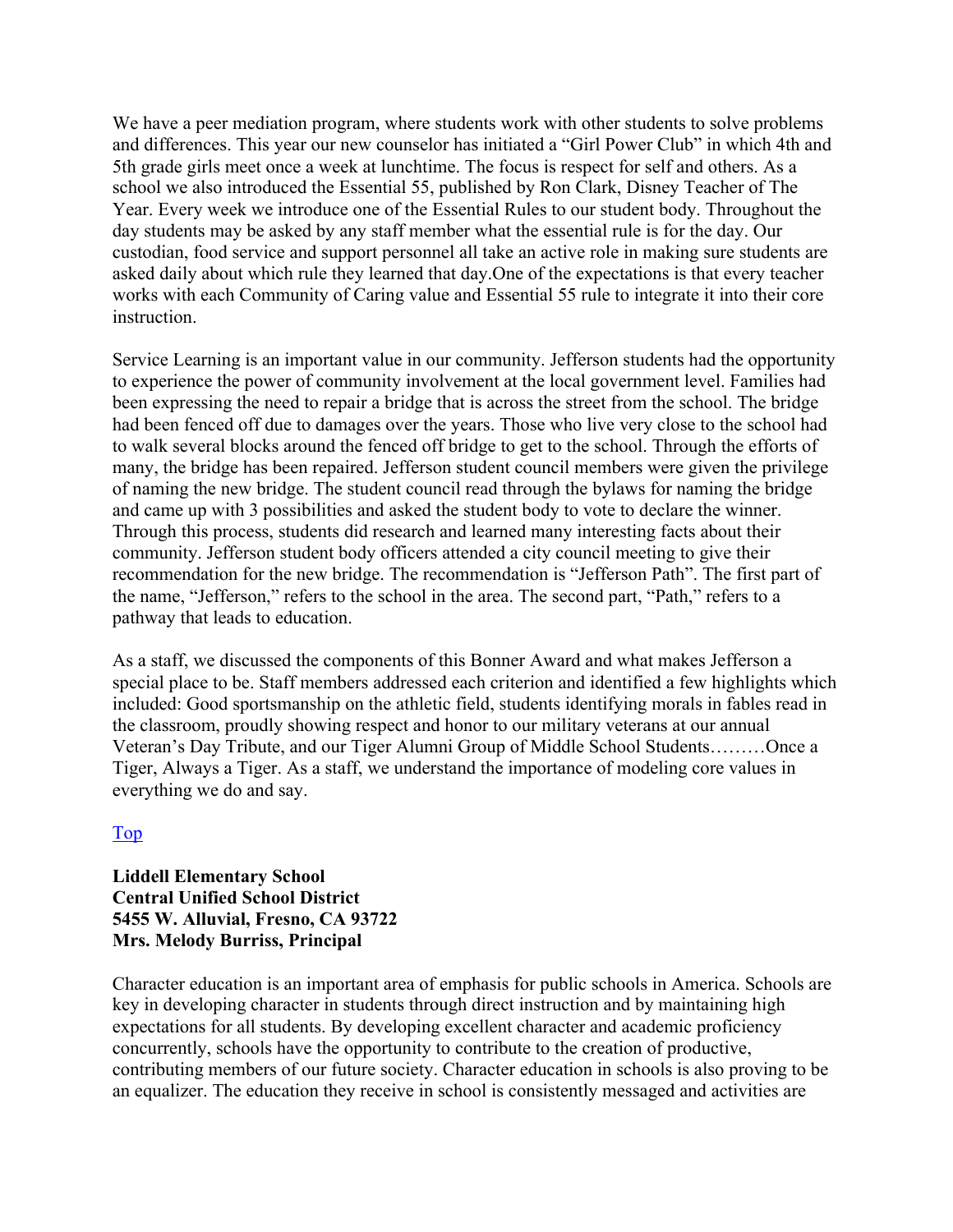provided to take this learning to the highest cognitive level. Schools need to provide a strong and prevalent source of character education and development to ensure all children develop an enduring sense of character and social responsibility.

Character education begins the first week of school at Liddell Elementary. All students attend a rally where they learn/review the Lion Laws: Respect, Responsibility, and Ready to Learn, as well as our Stop, Walk, and Talk method for handling bullying and other conflicts. The rally explicitly teaches what to do and what not to do in areas of the school (cafeteria, hallways, bathroom, classroom, cafeteria, playground, etc.).

Liddell's staff and students work as a team to promote a clean and secure learning environment. We are intentional about maintaining high expectations for pride on our campus, both physically and psychologically. We reward students who go above and beyond to maintain our clean, safe campus. For example, students earn Lion Law tickets by demonstrating desired behaviors or by voluntarily performing a service to our school. Behaviors rewarded include but are not limited to: showing compassion to a classmate, performing campus beautification, showing extra care of equipment or facilities, encouraging a classmate to change behavior, modeling exemplary behavior, etc.

Liddell promotes social competencies and behaviors by maintaining high expectations for all students on campus. The Lion Laws, and the consistent implementation of them, are an integral part of that system. Adults model social behaviors by praising students, citing specific behaviors, or by correcting/redirecting student behavior in a positive manner. This provides the student with an opportunity to identify the desired behavior, while tying the behavior to the Lion Laws (school expectations).

Liddell promotes social competencies and behaviors by maintaining high expectations for all students on campus. The Lion Laws, and the consistent implementation of them, are an integral part of that system. Adults model social behaviors by praising students, citing specific behaviors, or by correcting/redirecting student behavior in a positive manner. This provides the student with an opportunity to identify the desired behavior, while tying the behavior to the Lion Laws (school expectations).

#### Top

#### **Lincoln Elementary School Sanger Unified School District 1700 14th Street, Sanger, CA 93657 JoDee Marcellin, Principal**

The Lincoln staff does not assume good character is taught or reinforced outside of the school and takes on the responsibility of developing a systematic approach to embedding character education within the school through Community of Caring and Positive Behavior Intervention Support (PBIS). The staff believes the school has more access to character resources and curriculum than parents, which coupled with the amount of time students spend at school, Lincoln is the perfect opportunity for students to practice the character education skills they are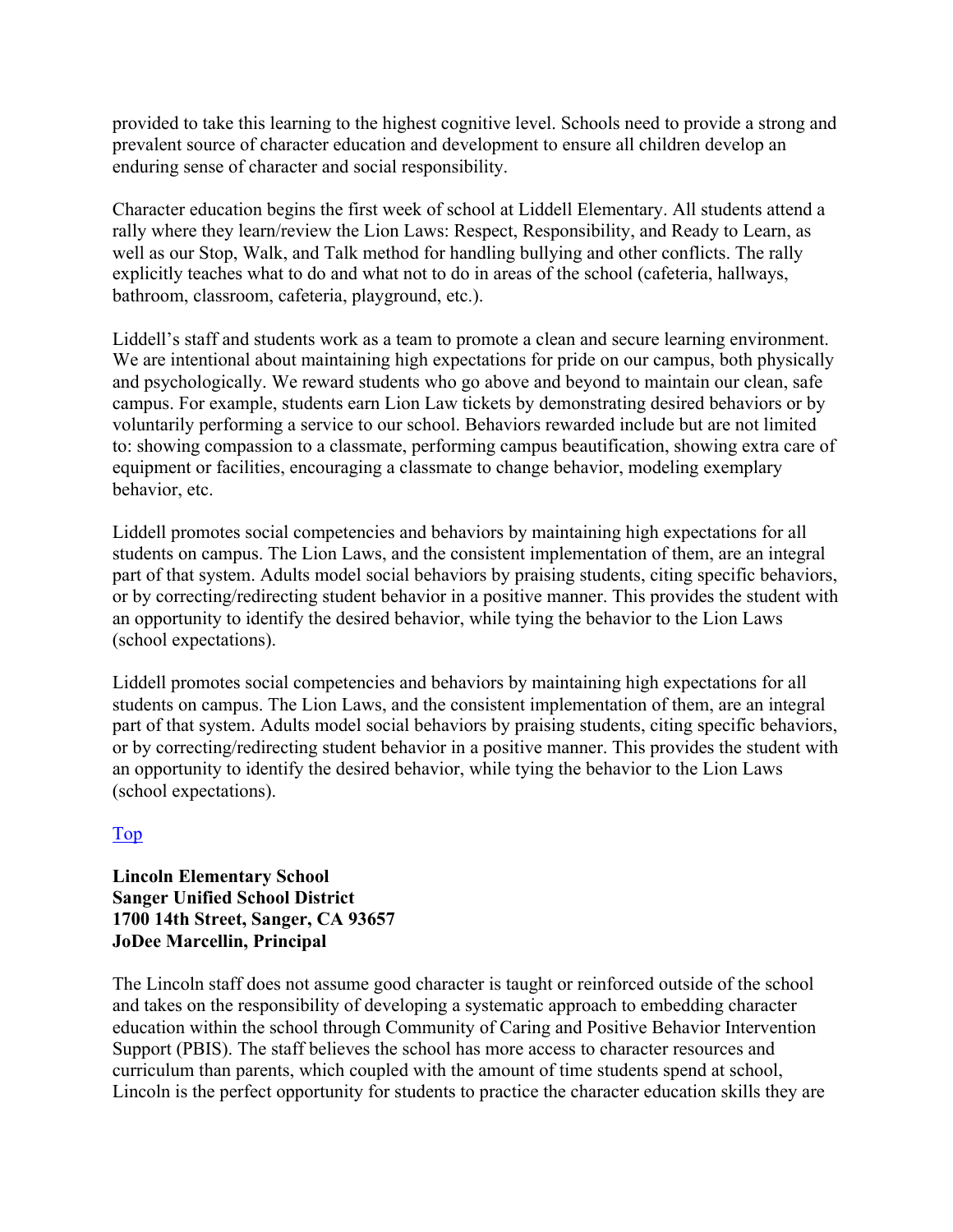taught. All members of the Lincoln Family use opportunities in and out of the classroom as "teachable moments" for positive character through specific character education, prevention, intervention, and curriculum embedded activities. Everyone at Lincoln is looking for good character! Classrooms and individual students are also recognized for their attendance and reminded that being at school each day is an important responsibility that each Mighty Ram must take seriously. Students are expected to progress academically and in order to achieve this, each child must be ready to learn and be provided a safe learning environment full of caring people. In a world where many students face challenging situations that require practical social skills and strength in character, these daily announcements teach concepts such as integrity, respect, confidence, courage, honesty and diligence.

In order to ensure substantial progress towards the character education goals throughout the year, Lincoln created a PBIS Team. This team is comprised of representatives from primary & intermediate grades, support services, and a parent. This group meets monthly to determine progress in the area of character education and to ensure that the PBIS programs are being implemented and supported adequately through the analysis of schoolwide data. An additional component to the schoolwide system and one that ensures a purposeful and comprehensive approach to the core values is the Olweus Bully Prevention Program. Key rules to reducing incidence of bullying were identified using the schoolwide data and teachers now conduct scheduled weekly class meetings with their students to teach these rules. The meetings support positive behavior, teach the ways to identify a bully, what to do if being bullied, as well as what to do if you are a bystander that observes another student being bullied.

In addition to each teacher doing weekly class meetings to teach positive behavior and anti-bully, teachers embed character education throughout the curriculum at each grade level. Examples include, teachers incorporating the character traits in essays, classroom activities, behavior journal, the study of historical role models in science and history who demonstrate positive character, and the use of student collaboration groups in which RAMS expectations are reinforced.

It is a priority at Lincoln to provide students opportunities for moral action. Students begin the school year learning about the behaviors associated with being a caring, respectful, and trustworthy student. Students sign up to be members of the Community of Caring Club and get involved right away with planning events for the school year. Events scheduled allow students to contribute in a meaningful way to the school, to others, and to the community. Some of the recent successful events include: Recycling Program; Can Food Drive; Coat/Shoe Collection for Needy Families; School Supply Collections; Pastries with Parents; Kids Day Newspaper Sales; Local Food Drive to help families.

In preparation to apply for this distinguished character education award, the Lincoln staff met to analyze behavior data and discuss the three criteria and their quality indicators for an exemplary character education program. Some of the highlights included increased use of character education and implementation across science and history, improved students collaboration and behavior in the classroom, an increased awareness of the expectations by all members of the Lincoln Family, increased incentives and recognitions (such as student and staff of the month) to reinforce expectations, and an increased awareness and partnership with parents.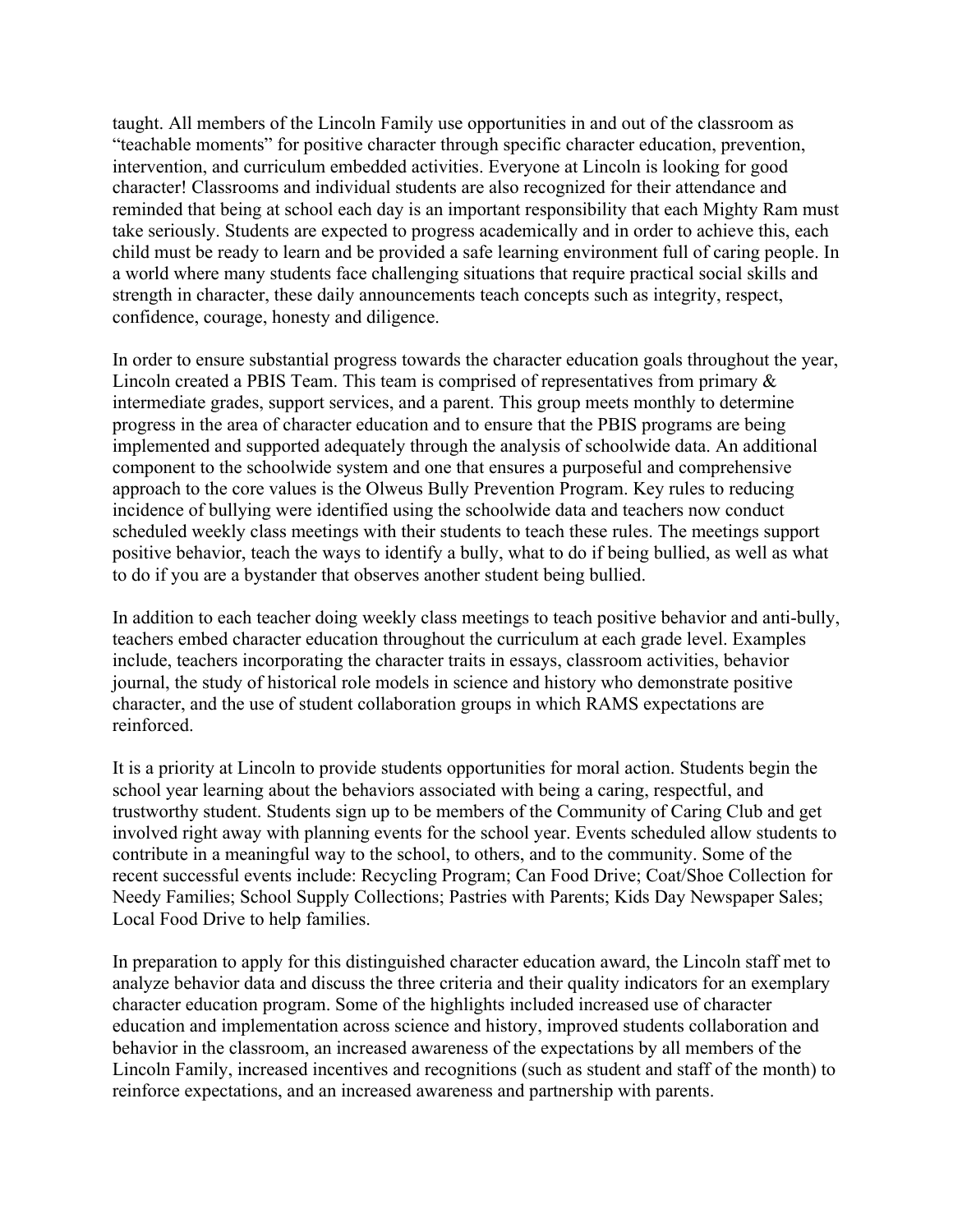#### **Lone Star Elementary School Sanger Unified School District 2617 S. Fowler, CA 93725 Lori Welch, Principal**

In the classroom, Lone Star teachers infuse character education throughout all subject areas. They have access to Community of Caring Curriculum Binders with grade level specific lessons and activities for each value. During language arts instruction, opportunities abound for rich discussions and written responses related to character traits and moral dilemmas. For example, Dom Deluise's Charlie the Caterpillar, prompted an in depth discussion about respect, caring and bullying in one classroom as students reflected on how all of the characters in the book were cruel to Charlie because he was an "ugly caterpillar". In social studies, students learn about real life heroes and heroines such as Abraham Lincoln and Harriet Tubman.

Teachers are also trained in the Second Step, Quit It (grades K-2) and Olweus Anti-Bullying Programs (grades 3-6). Each week, classroom meetings are held featuring topics from these programs so that students have the opportunity to work through scenarios that prompt them to use positive problem-solving techniques. The meetings provide the students with all of the tools necessary to prevent bullying at Lone Star whether they are directly or indirectly involved.

Lone Star has several programs for at risk students in kindergarten through third grade that reinforce positive character development. Our Friendship Club and Special Friends programs, once funded through grants from the State Department of Mental Health, have made such a positive impact on students that Sanger Unified has maintained the programs even though funding has been cut. Through the guidance of a well trained and caring adult facilitator, students work in small groups to explore and role-play strategies for making responsible decisions along with positive and appropriate behavior choices. Students problem-solve with their peers and are encourage to self evaluate. These programs have been proven to be very successful, resulting in students making better social and behavioral choices in the future.

The teachers, staff and parents at Lone Star work collaboratively to model fairness, equity, caring and respect for others on a daily basis. As adults we know that our actions speak louder than words and that if we want our students to develop great character, we must demonstrate it. Students regularly see and hear adults on campus saying "please" and "thank you" and addressing each other as "Mr., Miss or Mrs." They see staff and parents listening to each other respectfully at meetings and working cooperatively to put on special events such as the school carnival.

The Lone Star Student Council provides students with many opportunities to demonstrate their leadership skills at school and within the community by organizing and being involved in numerous activities throughout the school year. Selected students in 4th-6th grade are trained in the Peer Mediation Program to learn skills to help resolve minor conflicts between students during recess. Peer Mediators can be found at recess time, wearing brightly colored vest and carrying clipboards modeling Community of Caring Values or at the Peace Tree on campus. The

#### Top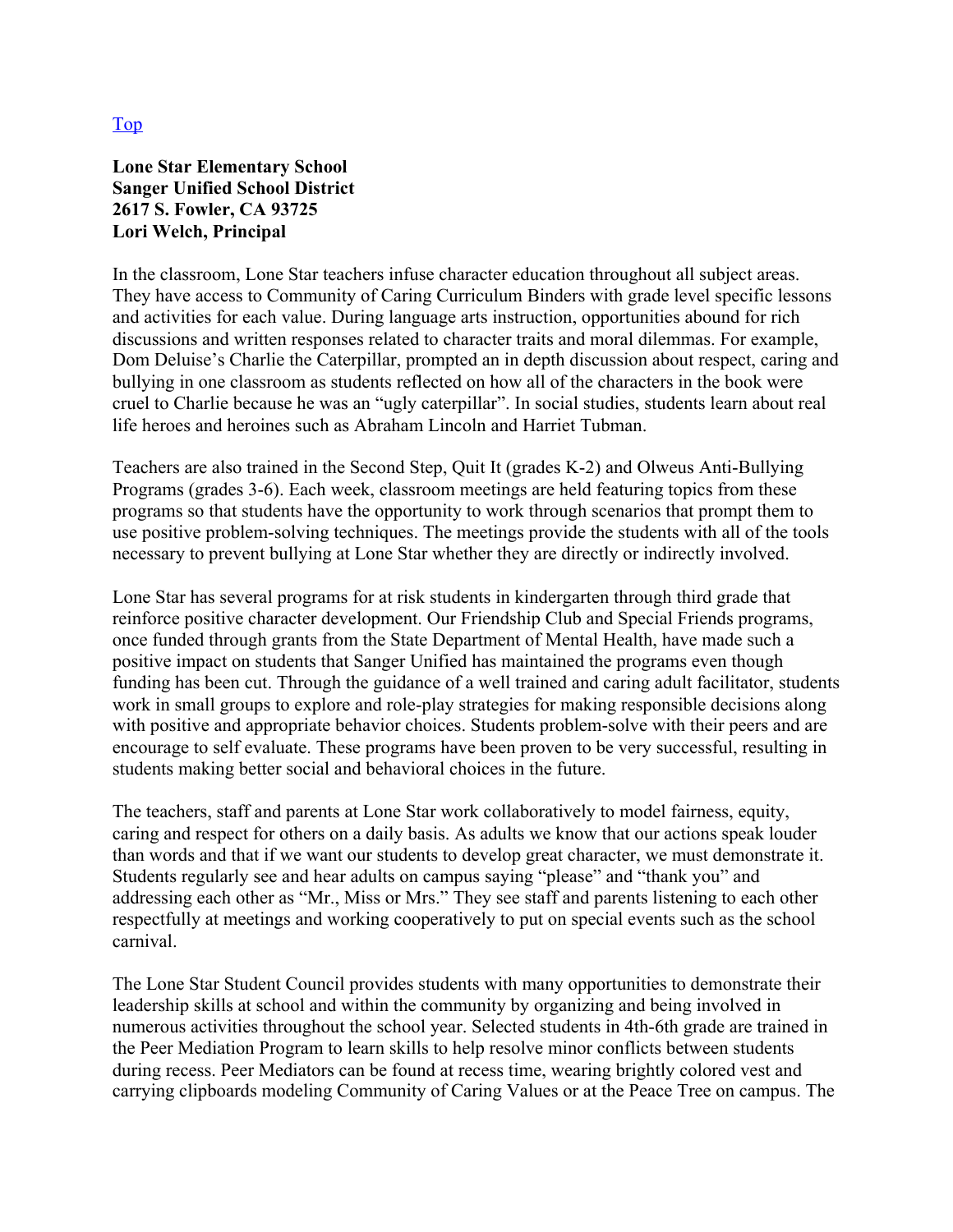4-H Club is very aware of the agricultural heritage of the Lone Star community and holds meetings and events at our site. They participate in the annual Fresno County Fair craft and livestock shows. In the spring, Girl Scouts meet with students in our LEAP after school program. Students become aware that there are many opportunities to express themselves and enjoy fine arts within their community.

#### Top

#### **Madison Elementary Sanger Unified School District 2324 Cherry Ave, Sanger, CA 93657 Stephanie Rodriguez, Principal**

With an ever changing society and the constant need to understand one another as we grow; we as an educational system must address the need to build up our students, teach them the elements of good character, and begin to foster children who are conscience of one another. "The American founders recognized that "educating for character" was essential to the success of a democratic society because a healthy democracy demands civic virtues, such as voluntary compliance with laws, respect for the rights of others, concern for the common good and participation in public life." (Sojourner 2012) It is our duty to carry those beliefs through and at Madison Elementary we are continuing to build students who change society one good act at a time. The moral imperative of character education in schools cannot be denied. To teach children through a holistic lens, we must not only focus on academics, but also begin to show students the inner workings of society. Just as all negative behaviors are learned or taught, so are those that are good. "Caring for one another, a sense of community, respecting your peers and adults, being responsible for your actions, and trusting each other." Foundations for which we must build our schools so that adults are interacting and modeling for students, and students are being shown how important their role in this world truly is. Their influence can reach beyond their schools, they can begin to change their community; and through the goals and programs set forth at Madison, they can begin to transform into students of character. Having our students all day we have the opportunity to infuse character education into all that we do. Students who believe in themselves and in one another and who see the value in good behavior and civic duty do better academically and socially. We must provide opportunities daily to allow students to exhibit these behaviors and then to go into the community to practice them.

At Madison, we have specific goals to ensure we are infusing character education into all that we do as well as making adequate progress towards those goals. The goals for the staff are first to continually learn and grow in our knowledge of character education and find new ways to engage in these new learning's with our students and second to continue to monitor the social emotional growth of our students and ensure we address needs and gaps. The goals for the students of Madison Elementary are to develop a deep understanding of Respect, Achievement, Control and Effort (RACE) and know how each affects all that we do, In addition another goal is to continue to decrease referral rates both in and out of the classroom. We have put several measures in place to ensure that we effectively monitor our goals. Both sets of goals are ongoing and flexible and have been determined by the entire staff through our Community of Caring committee & staff meetings.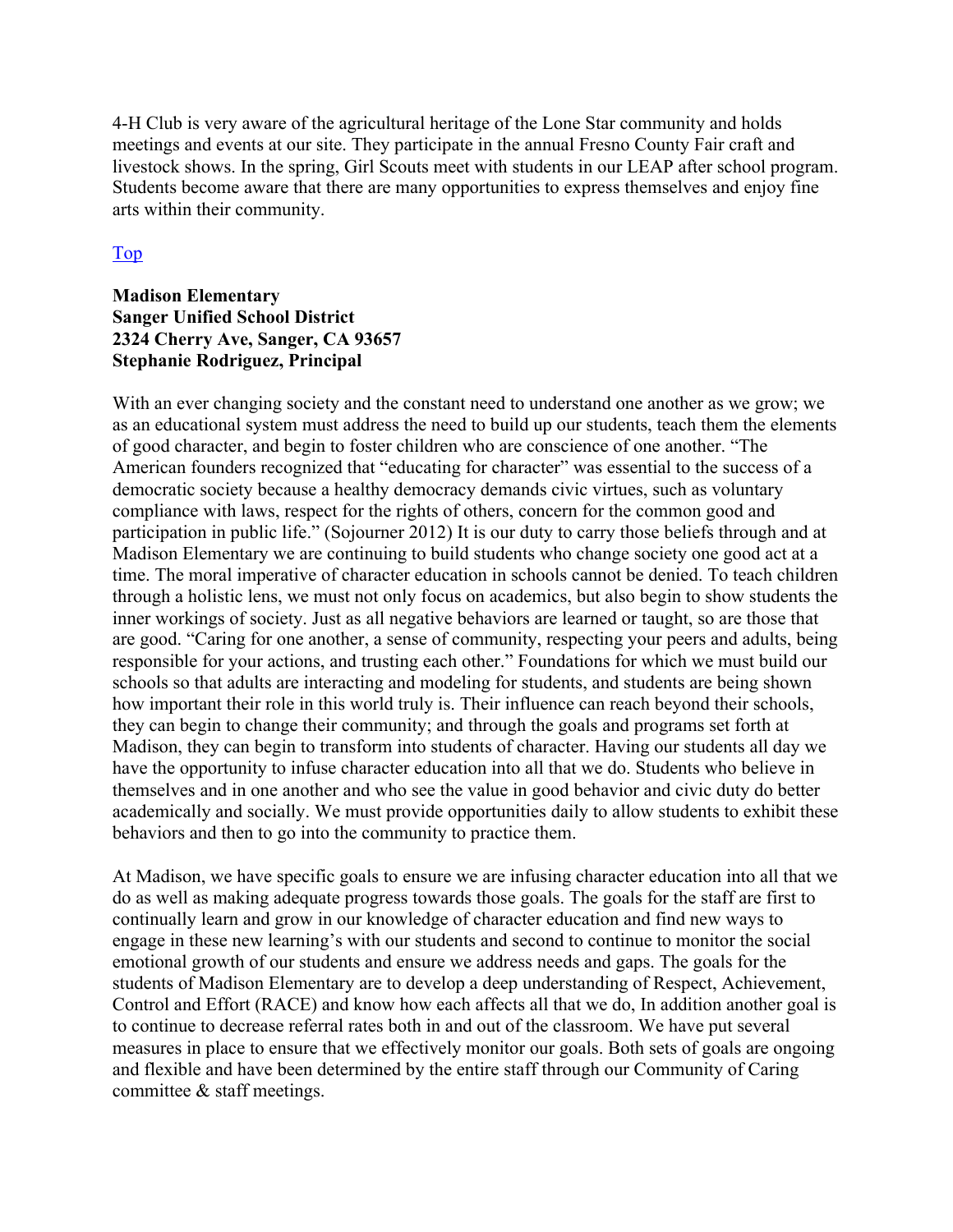Each year our staff has a theme in which we envelop to promote the culture and vibe of the year. This year our motto is "Begin with the end in Mind." (–S. Covey) Taking a step toward our goals we have taken on the book The Seven Habits of Highly Effective People (Stephen Covey), and to work toward our goal of developing ourselves to be better character educators we have decided to view our students with the end in mind. If we want them to become great citizens and people we must start now. Students are expected to know what it is to be a respectful friend at all times. We have also developed a behavior team that gathers each Monday to review data, discuss students, and plan our character education events and community outreach. Our site is committed to creating students who think with the end in mind, and in the next two sections, we will show what we have done to provide opportunities to grow people of extraordinary character. We feel that it is important for our students to develop a respectful and caring attitude toward their younger peers as many of our upper classmen tutor in primary classrooms to support student learning. Student collaboration is encouraged in the classroom to support engagement in the instructional process and to promote positive social interaction. Students work together as active participants in the learning process.

In our assessment centered society, the Madison community believes that positive test scores will be the byproduct of a solid educational plan that is based on a strong moral foundation. Our goal is to develop young people that leave Madison with the academic tools to be successful and a strong moral character that will enable them to make good choices for themselves and those around them. At our staff meeting we really highlighted how our goal of moving toward taking our learning to the students through character education which we feel is a vital modeling effort. It was the staff decision to move forward with the 7 habits curriculum, to continue to promote character education through our class meetings, and the main highlight of the meeting was centered around a quote made by a staff member who when asked, "How has this impacted our school?" He replied, "The impact of our RACE program and the building of character has created a level of trust and relationships that are believed by staff and students alike. This is who we are, and our foundation is the connections we have and the identity we have given our students, character education is our glue." (R. Areyano, Madison Staff)

#### Top

#### **Madison Elementary Central Unified School District 330 S. Brawley, Fresno, CA 93706 Christine Pennington, Principal**

Madison serves a population with more than 90% of our students coming from poverty, and the challenges that are often associated with this demographic. The Madison staff believes that by teaching our young Warriors expectations in the form of the Warrior Way, and helping them connect to their dreams, the students will experience global success. We believe that our goal is beyond success at school, but ultimately resulting in success in life. Staff members met and identified areas of focus to create our goals. We work with all of the Character Counts pillars, emphasizing a character trait every month by having students write about it, and using it for the basis of our Warrior of the Month award. In addition to the pillars, Madison staff has developed school-wide behavior expectations that were born out of our district's commitment to Positive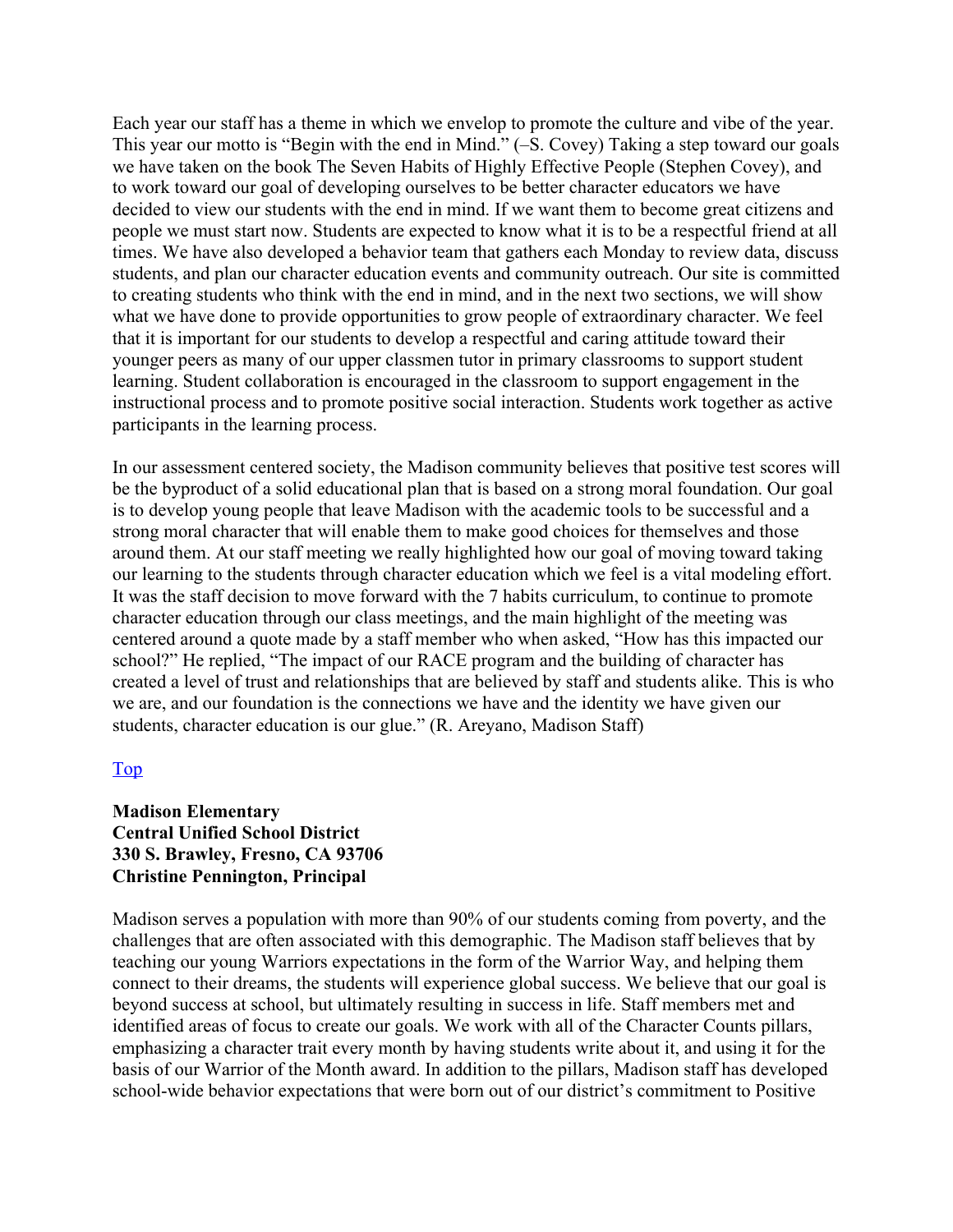Behavior Interventions and Supports (PBIS). The specific expectations here at Madison are: Respect, Ready to Learn, Safe.

Madison Elementary has character education and positive behavior reinforcement woven into the fabric of the school. Direct character development is accomplished in whole-school gatherings. We have a Warrior Way hand signal of a 'W' to signify the student is following the Warrior Way. Teachers in each grade level use our Warrior Scenario weekly to have discussions and role play about character in each classroom. Monthly writing assignments are based on the character pillars. Students say Warrior Pledge every morning which also reinforces our character expectations.

We instill in our students a need to take pride in our campus as part of following our Warrior Way. Each classroom has been assigned a 'Warrior Pride' area to maintain. Classes pick up trash and sweep areas to demonstrate pride. Individual students also have opportunities to serve the school by picking up trash at recess. In return, they earn special pink tickets which go into a drawing for 'spinning the wheel' in the Principal's office on Fridays. Special prizes are connected to that opportunity.

The staff at Madison has been together for many years, and as a result, are incredibly respectful and supportive of one another, which serves as a wonderful example for our students. In addition, the staff regularly models positive reinforcement.

We have developed a systematic approach to clearly communicating and teaching our expectations. We reinforce positive behavior in a plethora of ways. We have a collaborative process of analyzing data and developing an action plans to provide for continuous improvement. We have a dynamic Tier 2 process for students who struggle with behavior. We provide multiple opportunities for our students to contribute to our school and community.

A signature program at our school is our Warriors in Training (WIT) program. Where some schools have punitive consequences during recess, we believe the first steps to success are to counsel a student and provide feedback to build a student's perspective of behavioral choices. WIT is designed to provide "retraining" to students either one on one or in small groups. This training includes discussion that is aligned directly to the student's poor choice. Students are able discuss their choice and better understand why a rule or expectation exists.

Using the foundation of the behavior expectations known as the Warrior Way, systemic improvements have been instituted to ensure a culture of safety, learning and belonging here at Madison. The changes range from minor adjustments to major shifts that promote a positive environment that all of our students deserve.

As a result of our amazing team at Madison, our students are experiencing success both socially and academically. We are proud Warriors who are "Catching Our Dreams" each day!

Top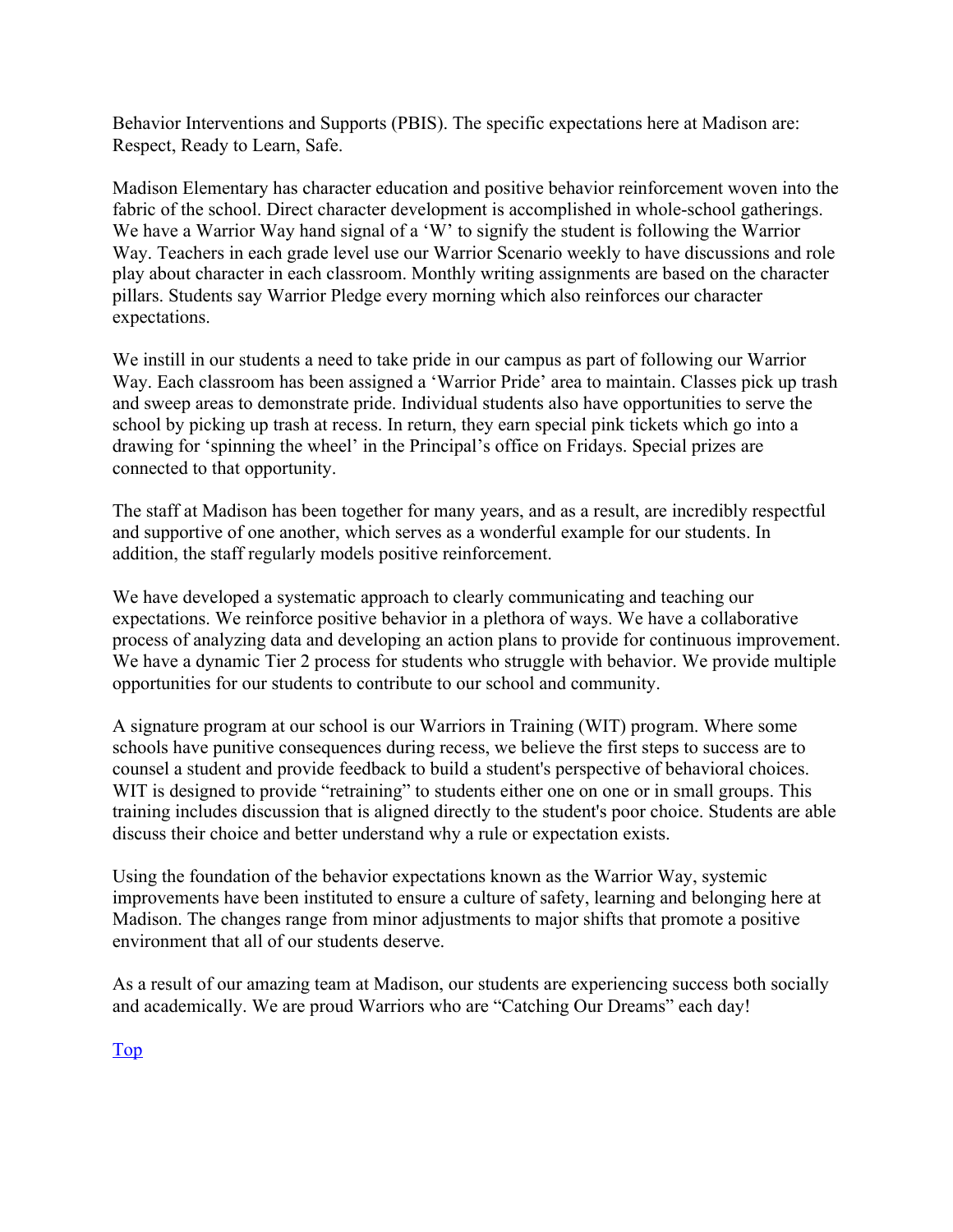#### **McKinley Elementary School Central Unified School District 4444 W. McKinley Ave, Fresno, CA 93722 Colette Bolger, Principal**

It is the moral imperative of our schools that we teach all students the necessary social skills to prepare them for college, career, and community. At McKinley Elementary, we focus on developing the ability to have successful peer relationships, interact respectfully and responsibility with authority figures as well as peers, and leave McKinley civic minded, so they may contribute and give back to the community. Teaching students to be problem solvers and to think critically through a situation, while understanding other perspectives is crucial. Through Character Education we can agree on principles while valuing differences as we critically evaluate other viewpoints. The values students learn in school provides them the opportunity to practice problem solving social skills in the environment they spend the majority of their time. School parallels the social norms of the working environment and we need to teach students the necessary skills to get along with others in the work place. The surrounding neighborhood of McKinley Elementary has a lower socio economic level and higher incidents of crime, compared to other areas in Central Unified. McKinley Elementary School is a walk in school and students often bring conflicts from their neighborhood into school. We at McKinley see our school as a safe environment for our students and community. A place where everyone feels safe and has the ability to navigate through the complexities of life in an ethical, positive, virtuous way. It is important for students to be aware of their social responsibility through Character Education.

In addition, each semester we focus on specific grade levels to target areas of need through lessons providing in a small group setting, called PRIDE Packs. Character Education is infused throughout the subject areas and help students to make ethical connections. We utilized the G.A.T.E. Depth and Complexity Icons to teach multiple perspectives, ethics, rules, and patterns as one example of how we infuse character education across the disciplines. We take our students on PRIDE walks, discussing the positive behavioral expectations in all areas of the school. We hold assemblies and bring in outside community members to share the importance of social skills and positive behavior, such as the Kaiser Foundation, Peace Sign Presentation teaching our students about bullying and how to stop, think, and act in a bully situation. The 6th grade students mentor and teach primary grade students on positive social skills and model and role-play how to problem solve. Bully prevention lessons are taught throughout the school year that is linked to weekly P.R.I.D.E lessons. Students write how they will show PRIDE by reflecting on their own behavior with journal entries, class discussion, and class meetings. In literature and in history students conduct character analysis and relate the motives of the characters they learn about to their lives and the world beyond the school walls.

Students at McKinley Elementary are provided opportunities to contribute to the school, to others, and to the community through a partnership with Fresno State University Peer Mediators for students in grades 4-6. Students help one another to solve conflicts on the playground and it empowers students to become problem solvers. The McKinley Student Council members help to organize and attend community events that provide an opportunity to give back to their neighborhood. Our students support and work Holiday Joy Food Drive, Cross age tutors,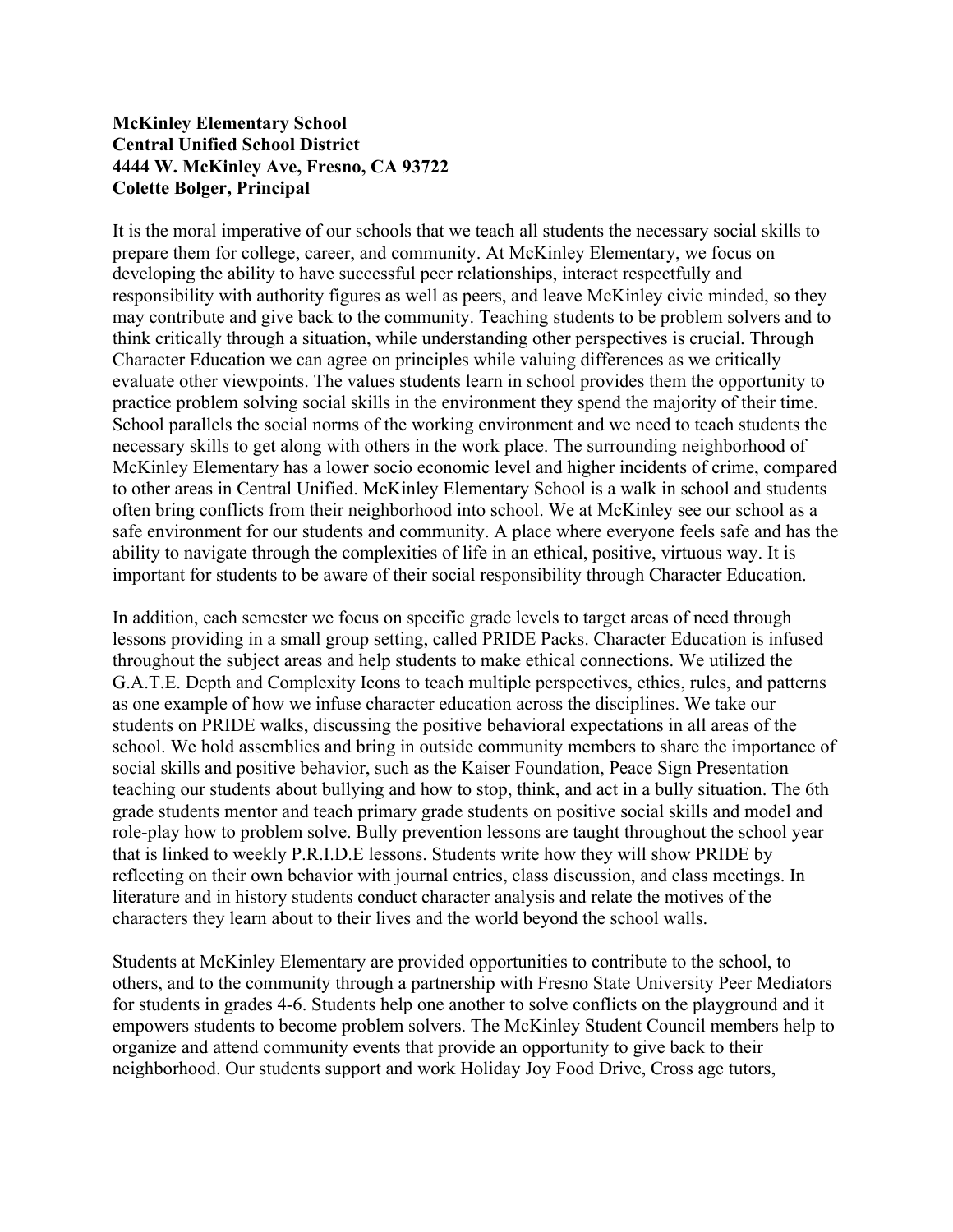Campus Beautification before and after school to promote cleanliness and maintain the school grounds.

In order to complete this application, the McKinley staff met as a whole to discuss the criterion. The staff reviewed each of the questions and gave input as to what we had in place as a site. We discussed how much of a positive change in climate we had experienced over the last few years. We had an overabundance of input as to what we are doing to address each of these areas. The focus of the discussion was on how important it was to have a team working together to come up with ideas based on data, we worked in grade levels to answer the questions. We then shared out the ideas and had a discussion of the paradigm shift that has occurred as a result of the PBIS team helping the staff to shift to a teaching focus rather than a punitive system. We discussed how much we had implemented over the past few years and the success we have had. We also discussed how we are continually improving our school as we review data and add new components to the P.R.I.D.E. expectations. We believe that our students are full of P.R.I.D.E., and we are here to help them reach even higher than before.

#### Top

#### **Mountain View Elementary School Clovis Unified School District 2002 E. Alluvial, Fresno, CA 93720 Monica Everson, Principal**

We understand that the hopes of our nation rest on the shoulders of our youth and it's up to American schools to instill core ethical values that promote character within our students that will strengthen the child, the school, the community, and the future of our nation. The Mountain View Educational Team is committed to exemplifying the school's mission in supporting the individual needs of all students. This is evident in our mission statement: "We are the Mountain View Golden Bears, a united community of students, parents, families, and faculty. We are dedicated to ensuring the life-long-learning and success of every student in a safe, positive learning environment. We will accomplish this through teamwork, communication, and perseverance!"

A school-wide values program is incorporated into the monthly curriculum using the six pillars of the CHARACTER COUNTS program. These traits are integrated into language arts, history/social science, physical education, visual and performing arts. A school wide common language has developed as a result of CHARACTER COUNTS! Staff and students alike have developed the understanding that in order to build and maintain a culture where positive character traits flourish, we must demonstrate, model, and vocalize our core beliefs in character on a daily basis. Here at Mountain View we talk the talk and walk the walk! It's quite common to hear or see a student counseling a fellow student about breaking a pillar. As a matter of fact, I recently overheard a second grader in the hallway state to another student, "Cutting to the front of the line is not respectful to those around you! You're breaking one of our pillars!"

We've discovered something very valuable through the process of applying for the Virtues of Character Recognition Award. As we sat down as a staff to evaluate the practices, systems,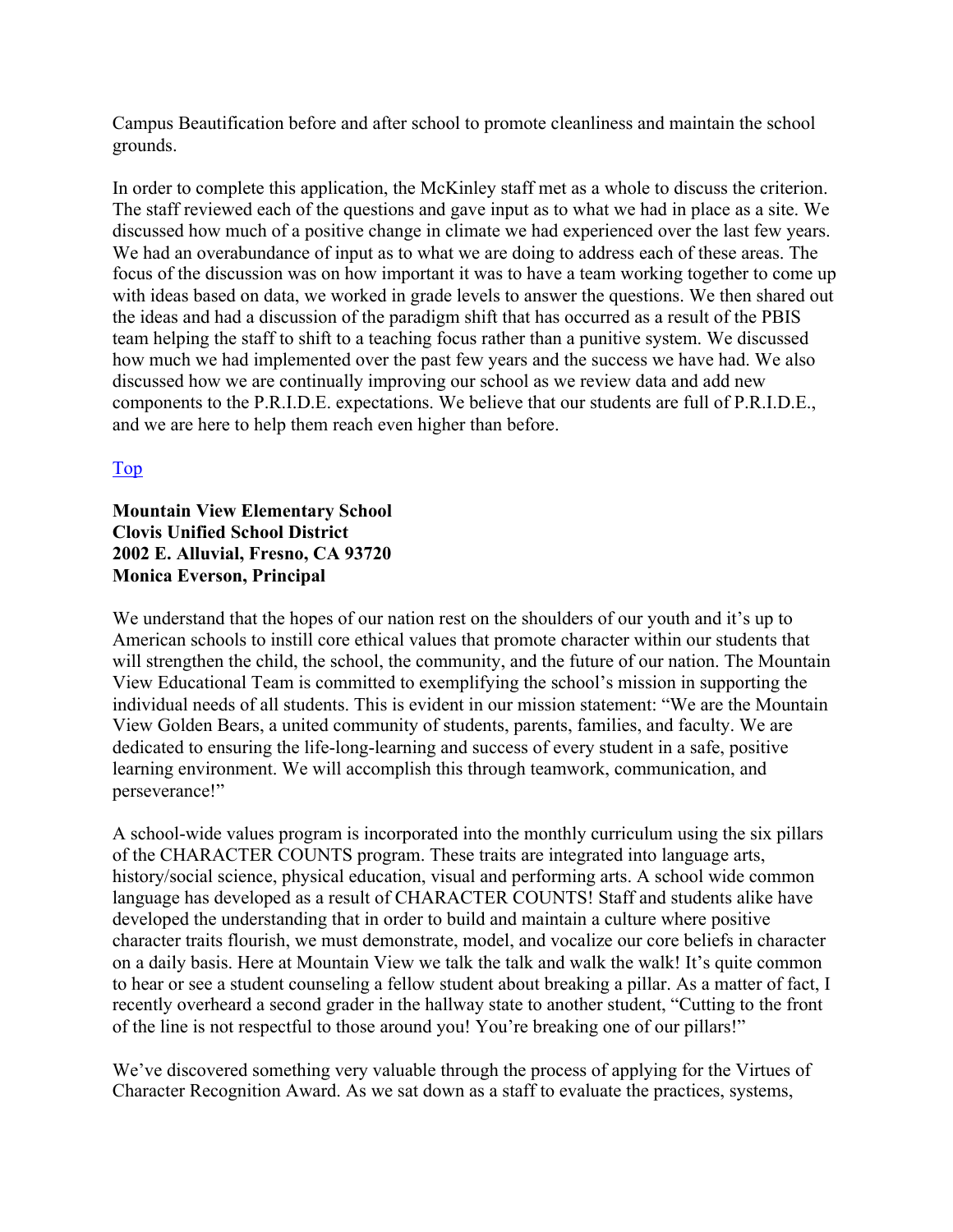beliefs, and culture regarding character education at Mountain View, we realized that we are a school that cares tremendously about the wellbeing and success of our students and go above and beyond to make sure are students have the tools necessary to impact the world in a positive way. We can honestly say that we have a school culture that invites students to participate in their education and we give them the opportunity to get their hands dirty in the process. We found that there wasn't enough butcher paper in the room to list all the programs, practices, procedures, and monitoring mechanisms that ensure are students are safe, secure, socially competent, and willing participants in their school and community. After much debate, we decided that our school should be known for our KID NATION! Kid Nation allows our students to practice our school vision regarding great character by allowing them to actively engage the school and community. Kid Nation is governed by kids who are creatively finding ways to express themselves as a team for the benefit of their community and school. It allows them to be in the driver's seat making decisions that demonstrate the virtues and morals that we instill in them every day. We are proud of our students, community, staff, and school and can honestly say that at Mountain View we lead with "HEART, SPIRIT, AND PRIDE!"

#### Top

#### **Oak Grove Elementary School Burton School District 1873 W. Mulberry, Porterville, CA 93257 Crystal Milinich, Principal**

Oak Grove Elementary believes as a public education entity, it is our ethical and moral responsibility to provide not only the best possible curricular education that is aligned with state and Federal guidelines, but to participate in the ongoing development of the whole child: body, mind, and spirit. In promoting and fostering good character among students and staff, we affirm our belief in maintaining the dignity of self and others. It is through this belief system we seek to fulfill our obligation to help develop citizens who are honest, caring and productive members of our society as a whole. Our motto, Oak Grove Elementary School: Learners Today, Leaders Tomorrow - A Galaxy of Possibilities, represents our belief that with teaching and modeling, we guide our students to a better tomorrow, where they truly have a galaxy of possibilities before them.

The purpose of character education at Oak Grove is simple. We believe when students learn a consistent set of universal values, and teachers model these values, behavior improves and educational focus soars. It is our goal to consistently model, teach, and elicit the six pillars of Character Counts from all of our students.

Weekly classroom meetings are a cultural norm at Oak Grove. Students know meetings happen in their classroom every Wednesday morning. Some topics are teacher generated and some topics are student generated. Each teacher completes a classroom meeting log summarizing the meeting's agenda and successes, along with any follow-up that is needed. These logs are electronically scanned and sent to all teachers to be used as a reference for curriculum resources. Teachers also weave character education throughout various areas of the curriculum. Part of Common Core requires students to work collaboratively in groups, speaking and listening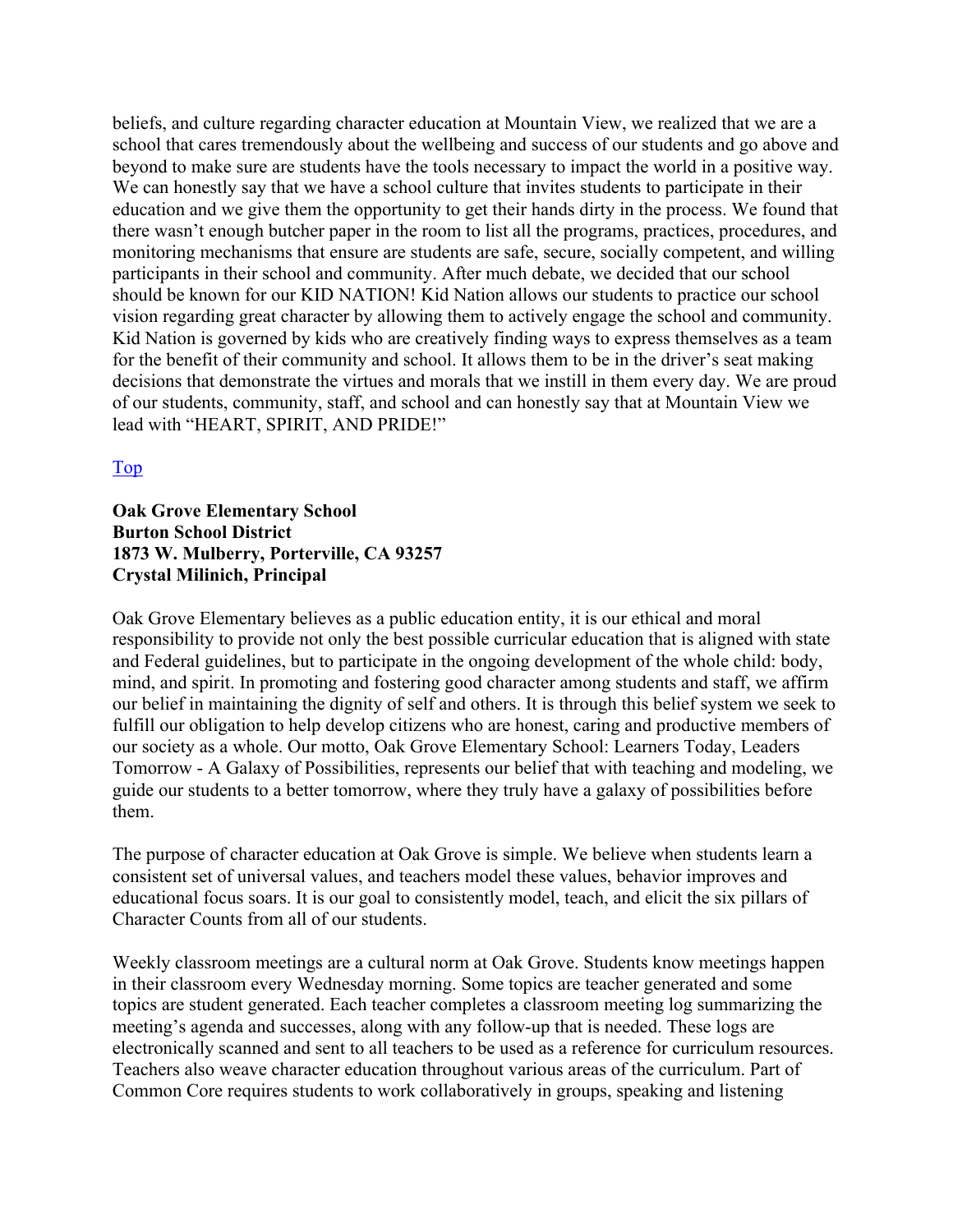respectfully. This requires a constant practice of good character traits. You will find teachers using fictional and non-fictional pieces of literature in English language arts as well as writing lessons focused on character development. History and science is included with heroes of history and people of high ethical and moral value. Some lessons include art, music, and technology as venues for teaching character education. Last year, as one example, our 2nd grade team was awarded a monetary grant from the Burton Educational Foundation for their anti-bullying curriculum grant application. Teachers purchased literature specifically designed to teach positive character and anti-bullying behavior. Lessons were designed and taught with these materials.

#### Top

#### **Oraze Elementary School Clovis Unified School District 3468 N. Armstrong, Fresno, CA 93727 Suzi Erickson, Principal**

It is important for schools in America to teach character education. Students spend the majority of the school day with teachers, staff, and peers. It is our goal to produce well behaved, responsible, and productive citizens. There is a correlation between a student's education and their behavior. When teachers provide a positive learning environment at school, students are more likely to demonstrate the core traits of good character.

Oraze students and teachers also follow the BEARCAT Personal Responsibility Program for grades K-6, designed to encourage students to demonstrate responsibility and good character in the classroom, on the playground, and at home. Students who meet the criteria in demonstrating responsibility are rewarded each quarter with a fun activity or special privilege. At the beginning of the school year, the administrative team and staff at Oraze agree to make Character Education a priority. Within the first days of school we conduct a Character Counts! Assembly at which our administrative team speaks to the student body about the student expectations and responsibilities using the S.O.S. acronym (Take care of: Self, Others, School). We review our school rules and expectations; the six pillars of character, and model age appropriate examples of positive character. This assembly is repeated during the second semester to remind students.

This year we were fortunate to have Retro Bill come and promote the importance of a maintaining a positive attitude. His challenge for all students and staff to "Turn On Your Positive Channel Today" continues to resonate on our campus. Alexis O'Neill, award-winning author of The Recess Queen, visited our campus to share her story about a campus bully who made school-life miserable for her classmates. At the conclusion of Ms. O'Neill's presentation, all Oraze staff and students signed a banner pledging to be bully free. This banner is proudly displayed in our library to remind students of their pledge.

Oraze's Human Relations Council is comprised of 4th through 6th grade students who meet twice a month to discuss ways to continuously promote an atmosphere of harmony and fairness on our campus. Topics of discussion include bullying, fair treatment, multicultural awareness, and Character Counts! The Human Relation Council also promotes community involvement by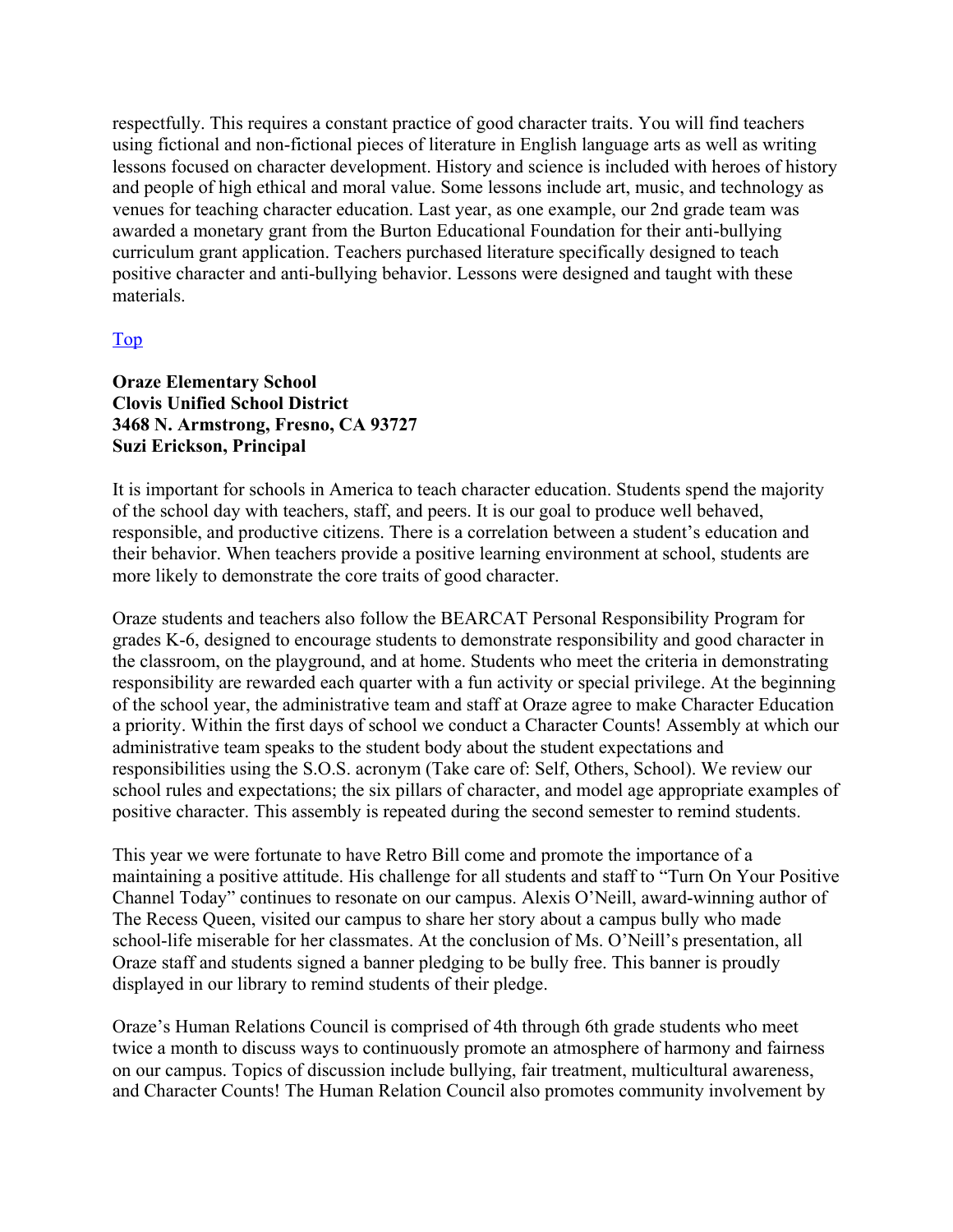committing to a service project, as generated by student discussions (i.e. Coats for Kids, Food Drive).

At Oraze, we provide students with many opportunities to get involved in community-based projects. Students participate in Kids Day, a program where students, parent volunteers, and school staff sell special edition newspapers put out by the Fresno Bee to raise money for Children's Hospital Central California. This project also allows our students to acquire a sense of empathy for those children who are ill and in need. Other projects pour students participate in Pennies for Patients (also benefiting Children's Hospital Central California), Toys for Tots and Coats for Kids.

#### Top

#### **Pleasant Elementary School Tulare City School District 1855 W. Pleasant, Tulare, CA 93274 David Freitas, Principal**

Our job as educators is to prepare students to become productive members of society. Since character education teaches the habits of thoughts and actions that help people live and work together effectively, character education must be an integral part of educating students. The new Common Core State Standards reflect the realization that collaboration is an imperative for students and staff. In today's global economy, students must learn to accept others from varying backgrounds, cultures, skill sets, and customs in order for the collaboration to be effective. Character education is vital in preparing the students for our increasingly global society.

Character education is initially taught in separate units, ensuring that all students understand the pillar that is being introduced. Each moth the school focuses on a different pillar of character. Teachers then integrate the pillar into daily activities. Each content area provides opportunities to reinforce a pillar of character. For example, a lesson n Rosa Parks gives the students real-life examples of civic responsibility. A science lesson allows students to practice pillars of character, such as fairness during a science experiment. The pillars of character are also part of daily classroom management. For instance, the pillar of responsibility is reinforced through completing homework, the pillar of respect is reinforced through interactions with staff and students, or the pillar of citizenship is reinforced through maintaining the school and classroom environment. Because character is also vital on the playground, Pleasant has newly implemented a Noon-Time Sports League. The program emphasizes fair play, cooperation among peers of different skill levels, and learning how to accept defeat and victory gracefully.

Pleasant Elementary has started our Pleasant Choir as a way to further infuse our school atmosphere with activities that are enjoyable, but also character building. The staff realized that some of our students do not enjoy athletics, and Pleasant Choir was a chance to involve those students in an extracurricular activity that reinforces responsibility, respect, and trustworthiness. Pleasant was also fortunate enough to be the recipient of a Lowe's grant giving us the financial support to start the Pleasant Garden Club. This club was instated to give those students interested in nature a chance to learn about plants and reinforce character traits as they did so.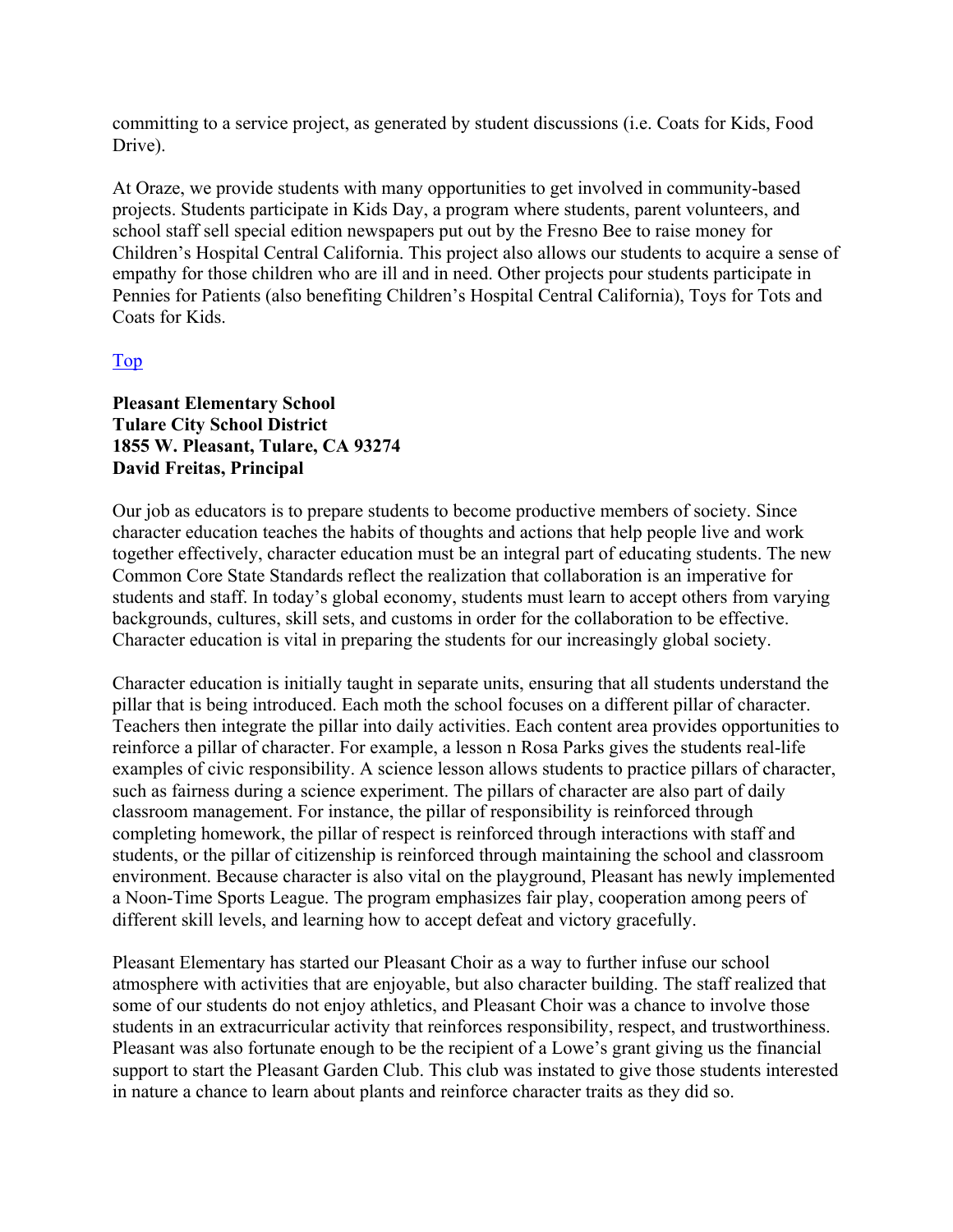Students contribute to Pleasant elementary by volunteering for peer tutoring, recycling pager and cans, helping in the library, picking up trash, weeding in the garden, watering plants, donating box tops for the Box Tops for Education program, soda codes for the My coke Rewards program…helping teachers during lunch or after school. Students are provided these opportunities to allow them to experience the benefits and gratification of helping others. We hope they also come to realize the importance of standing behind a project or idea—even if it means giving up recess or snack money for a day.

Pleasant elementary staff has realized the importance of character education even more with a switch to Common Core Standards. The focus in the classroom has shifted from independent competitive activities to collaborative projects that foster character building. Pleasant staff has always promoted good character inside and outside of the classroom but our focus began with classroom activities. We have recently taken more effort to expand these activities from within the classroom to outside.

#### Top

#### **Polk Elementary School Central Unified School District 2195 N. Polk, Fresno, CA 93722 Geoff Garratt, Principal**

Students need to and benefit from learning how to live pleasantly in society. Part of what the school has historically done is to develop in students both the intellectual and the moral virtues as we work to build the leaders of tomorrow. Character education refers to helping students acquire virtues that will help them live positive lives. Central Unified School District shares in this belief that this is a critical component in education. This is embedded in who we are as an organization. As students are asked to demonstrate their knowledge and apply that knowledge across all content areas within the common core, it is imperative for them to be able to make choices that are based on their character that create a future of success as well. This is an essential component for the future of our American democracy. Future generations must be equipped with and demonstrate daily choices that are grounded and guided by quality character traits. As our students take on leadership roles in our communities, our democracy will only continue to be as strong as the character of those who it is comprised of, our current students.

As staff we hold ourselves accountable, and administrators ensure that students and staff are recognized for modeling these traits at an exemplar level. Our staff has been trained on and models active supervision in all settings. As a staff, we have been trained to have consistent behavior management systems in class. The Pioneer staff understands the difference between minor and major behaviors, and how to respond when they occur to promote behavior change. The following are ways that we ensure and promote fairness, equity, caring, and respect: Positive Behavior Interventions and Supports (PBIS)-Strive for Five; "Caught You Being Good" tickets given out in all settings on a daily basis; "Compliment" charts in each classroom to track classroom compliments received; Weekly Positive communication home; Stop/Walk/Talk Bully Prevention (School wide tactic students use when something another student is doing bothers them); Club 350 (Recognizes students for CST proficiency with a Club 350 T-Shirt and other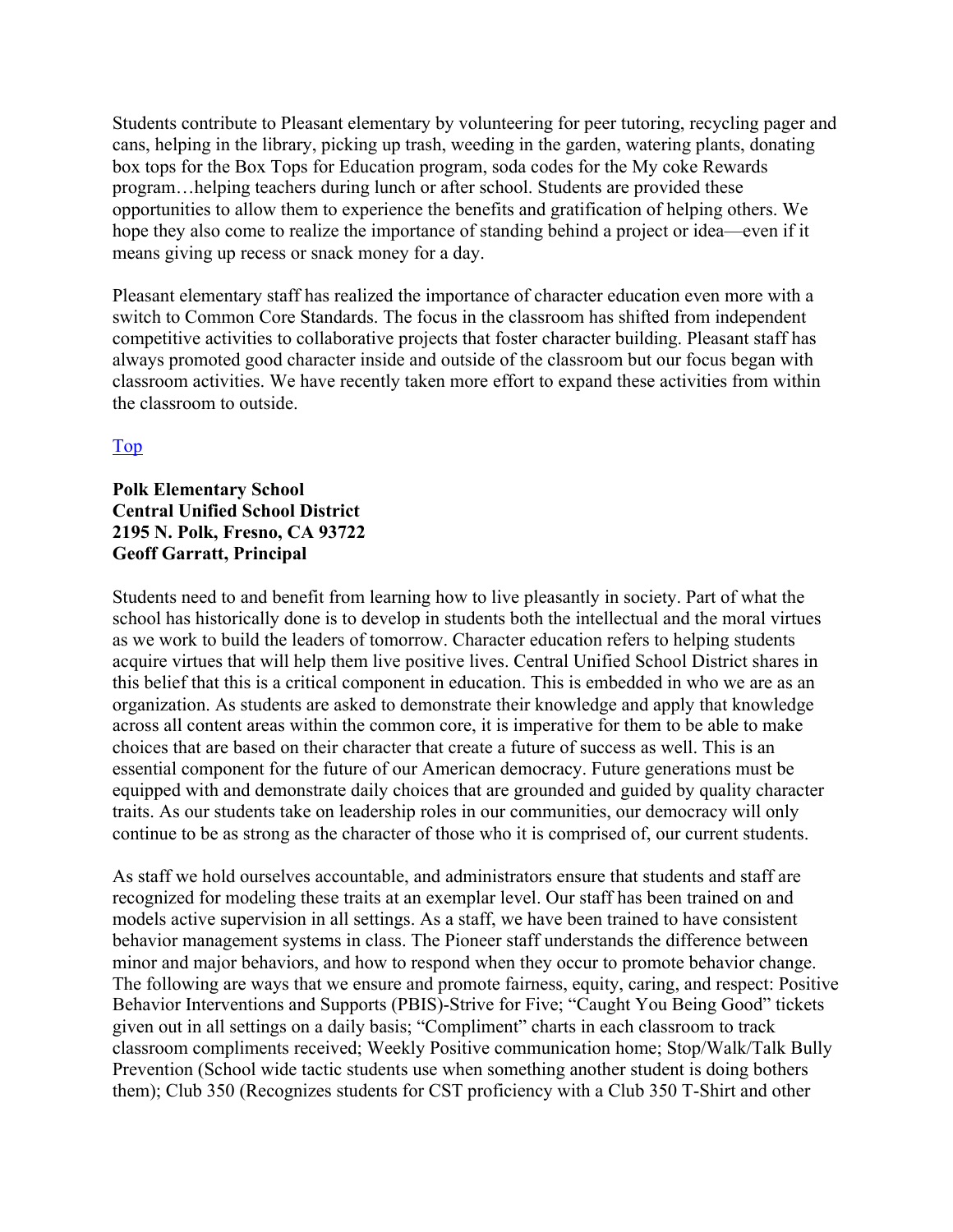incentives); Messaging and communicating to parents (importance of character development); Including behavior education in bi-monthly staff professional development.

Polk Elementary School places our focus on both academics and behavior utilizing the response to intervention model for both. We believe in teaching behaviors and character similar to how we teach academics in all settings. We also work closely with the CSUF Peer Mediation Program under the leadership of Karen DeVoogd. This program has been implemented at Polk in grades 4-6th. "Peer mediation provides the students an opportunity to solve problems peacefully with the assistance from their own peers, while developing their leadership skills", Mr. Shergill, Polk Teacher and Peer Mediator Facilitator.

The Polk Elementary School staff has been involved from the beginning of the year preparing for the Bonner Award application. As a staff, we believe and are committed to teaching and modeling behavior, character, and helping students acquire the virtues or moral habits that will help them individually live good lives. Our Pioneers are taught the necessary skills to become productive, contributing members of their communities now and in their futures. On November 6, 2013 our staff went through the process of collaborating on the criterion. During that process staff provided evidence that met the various criterion.

A signature program at Polk Elementary is our Positive Behavior Intervention and Support (PBIS) program. Facilitation of the program by our Guidance Instructional Advisor, Dr. Jessica Yergat has led us as a staff to create a culture that Strives for 5. When Pioneers Strive for 5, they are Being Respectful, Safe, Striving for Excellence, Working Peacefully and Following Directions. Polk has been recognized by the Fresno County Office of Education as a Silver Medal School for PBIS. Polk is proud to be a model school, and we are visited by other schools throughout the valley during the year.

#### Top

#### **Quail Lake Elementary School Sanger Unified School District 4087 N. Quail Lake Drive, Clovis, CA 93619 Amy Williams, Principal**

Character education is vital to American public schools. At Quail Lake Environmental Charter School, we are eager and equipped to take on this task. Our students will need to navigate a global community with varying points of views and values. Our goal is that students grow into adult citizens that are firmly grounded in their own values and have the strength of character to be able to stand by those values even when it is not the easy or popular choice. American public schools create a common experience for our children and future citizens; skills of intellect is part of the responsibility public school must provide our learners. The other half of public education is to teach and cultivate strong moral character demonstrated through high behavioral expectations.

Quail Lake's character education goals are delineated in our Falcon B.E.S.T. expectations. We monitor our goals through a variety of indicators including: student and staff recognition (weekly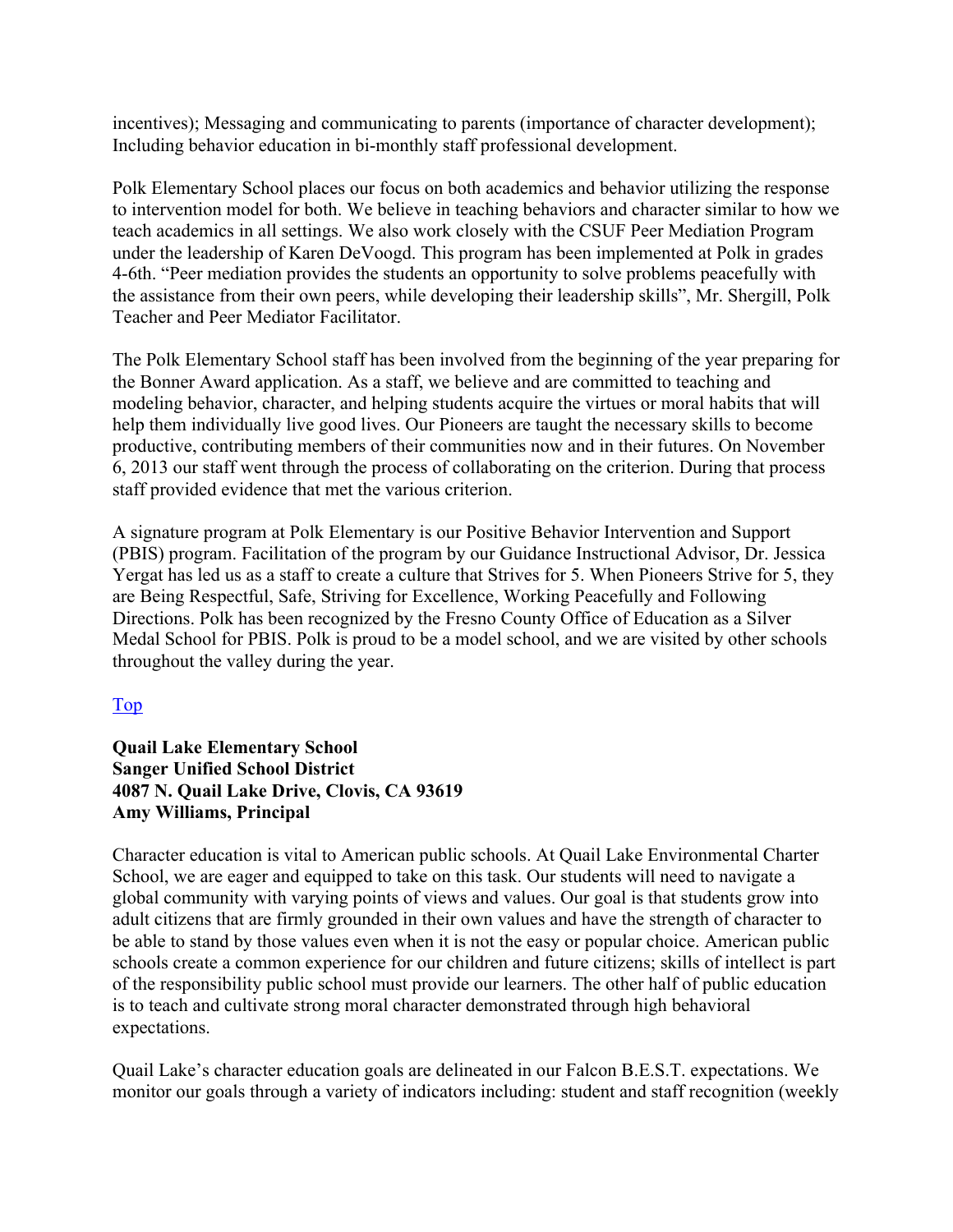and monthly awards, Character Counts, Teal Feather, Student of the Month award, Block QL), community feedback (Coffee Club, Word on the Street, Parent Survey), staff involvement (Falcon Buddy), and behavioral data (Power school Positive Behavior Intervention and Supports (P.B.I.S.) reports).

Quail Lake's "Falcon Buddy's" program was initiated recognizing that we have students that need that extra support for a variety of reasons. Each staff member has at least one "Falcon Buddy" in which, they connect with and check up on their academic standing as well as to build a partnership and connection with their student, so that each student knows they are valued and appreciated. The direction on how to be a "Falcon Buddy" is simple: be a positive role model, let your buddy know how valued they are as a member of this school and that the choices they make are important. This relationship facilitates each student's path to success.

Quail Lake embeds character education through curriculum, daily expectations, and student and staff recognition. All students receive direct instruction on character education through Second Step and Olweus curriculum; these instructional programs are designed to teach students prosocial behaviors that cultivate our community of character traits; caring, responsibility, trust, respect, family and also empathy. In addition, staff uses text and lessons to enhance and generalize students understanding of our community of caring values. For example, 6th grade chooses to read and complete a unit around The Watsons Go To Birmingham, by Christopher Paul Curtis. This book tackles topics such as bullying and Civil Rights. Another example is our 2nd grade use of "bucket fillers". This concept is based on a story that students have read, discussed and completed extension activities from. The "bucket filler" concept promotes the value of respect; when you show someone respect, and kindness, you "fill their bucket"; however when you are disrespectful and mean, you empty their buckets and make them and yourself feel bad.

Quail Lake provides opportunities for students to engage in moral actions by contributing to each other's learning and growth as well as causes in the community. As a K-8 school we want older students to serve as examples and models for younger students. This involves a strong commitment from our student leaders and teachers to organize and promote opportunities for cross age activities and mentoring. Our student leaders lead our rallies, teach social skills lessons in primary classes, and lead community events such as Make-A-Wish in which the Quail Lake student body raised over \$3,000 towards a child's wish. Student leaders take on the responsibility of manning a table in which students would drop donations into a drive bucket each morning. Each grade level supported these efforts by setting their own classroom goals. Student leaders also organized Quail Lake's participation in the Macy's Believe program. Student leaders encouraged all students to arrive at 7:00 a.m. to volunteer their time to write to Santa in which for every letter written, Macy's donates a dollar to the Make-A-Wish Foundation.

In addition, 8th grade students at Quail Lake participate in an annual Service Learning Project, in which they research non-profit organizations to compare and contrast. This research project culminates with the students selecting one of the organizations to volunteer their time. Our most prominent and recognized student and community service project is our Community Rose Garden this garden is maintained by students and parents outside of the school day. It is a wealth of opportunity for growth and beauty, both educationally and spiritually.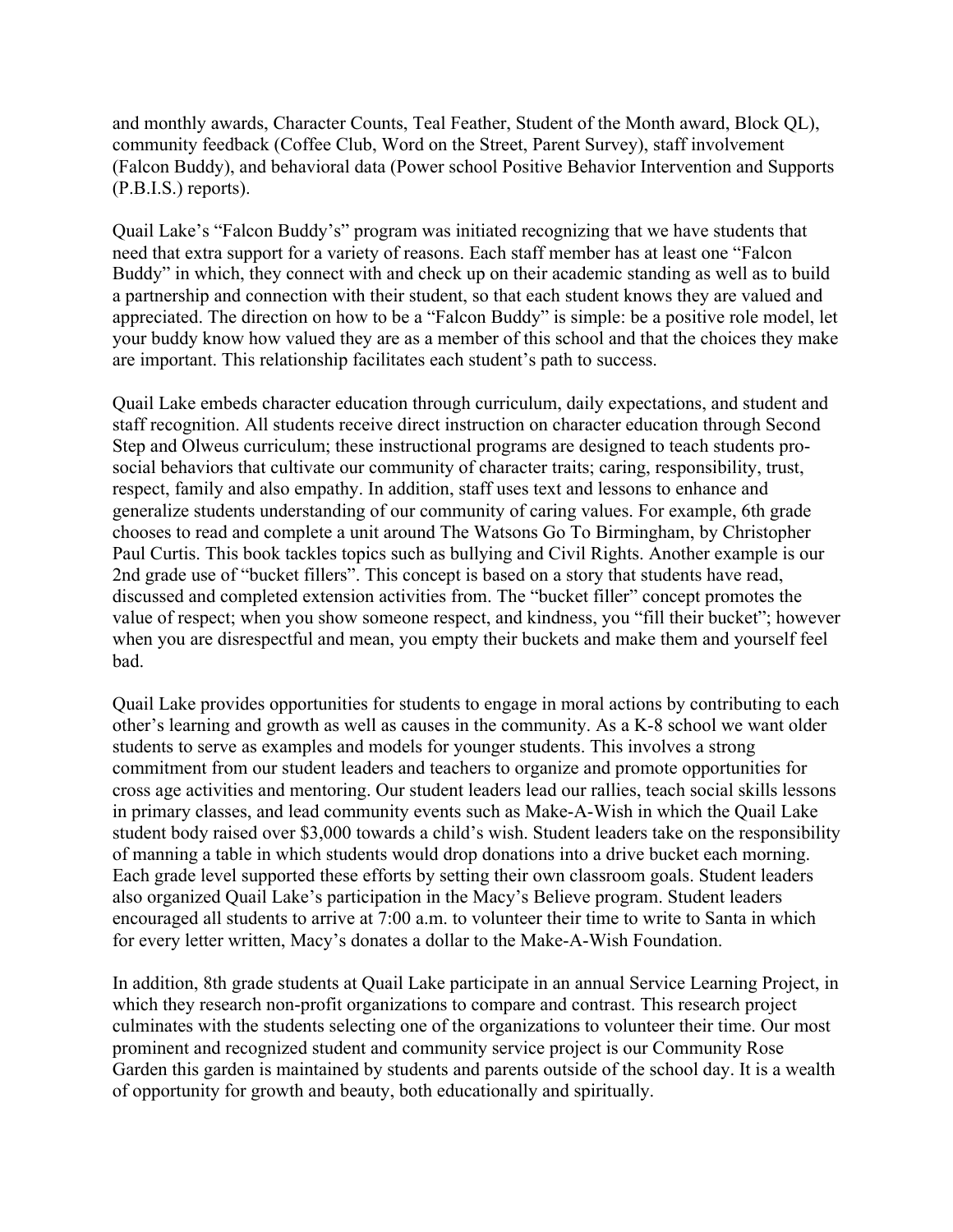#### Top

#### **Red Bank Elementary School Clovis Unified School District 1454 Locan Ave, Clovis, CA 93619 Kevin Peterson, Principal**

The goals for Red Bank Elementary School in Character Education is to promote character and educate students in order to help mold them into caring, contributing members of society that hold the well being of their community as a high priority. These goals were determined by Red Bank Elementary adopting the agreed upon and articulated core ethical values through the "Character Counts" educational framework.

A comprehensive co-curricular program, including interscholastic competitions in: athletics, choir, band, drama, Oral Interpretation, Art club, along with opportunities to participate in a variety of poster and essay contests, is made available to students. Students are also encouraged to participate in student leadership and government opportunities at Red Bank. All of these programs are designed to teach skills and provide a vehicle to develop positive character traits. Students are allowed to experience success and failure in many contexts, as well as address issues relating to values. At sporting events "Athletes of Character" from the opposing team are recognized and awarded a certificate at the end of each A Team game. These athletes are selected by displaying good sportsmanlike conduct and playing with character.

Embedded in the Red Bank Elementary School curriculum is a focus on the significance of reasoned oral and ethical choices which promote fairness, equity, caring and respect for others. This is evident in daily lessons and curriculum in each classroom. Students learn to evaluate situations and make positive and constructive decisions as they examine events. A greater understanding and tolerance of student diversity is manifested throughout the school language arts, writing, and social science curriculum. The integration of character education with district and state standards is a fun combination at Red Bank.

Red Bank Elementary promotes pro-social competencies and behaviors by providing students opportunities to be involved in community service efforts with such activities as: K-Kids community beautification projects, Student Leadership food drive for needy families, Coats for Kids clothing drive, Pull for Ronald McDonald Charity, Valley Children's Kid's Day sales, Toys for Tots, Armed forces pen pals, Trick-or-Treat for UNICEF, Pennies for Patient's collections, our 4th grade Technology Recycling project, and numerous classroom community projects.

A final example of community service/out reach efforts is the partnership Red Bank holds with the Clovis High School. ROP students come to campus to assist teachers in classrooms which builds the high school student skills and provides mentors for our struggling students. Red Bank students in grade 5 attend a Clovis High Mosaic Assembly during the year in order to build appreciation for diversity and cultural awareness and to break down stereotypes in our community. Our band articulates with the other CHS area elementary, middle and high school programs and has an evening concert to entertain our community. CHS athletic teams invite our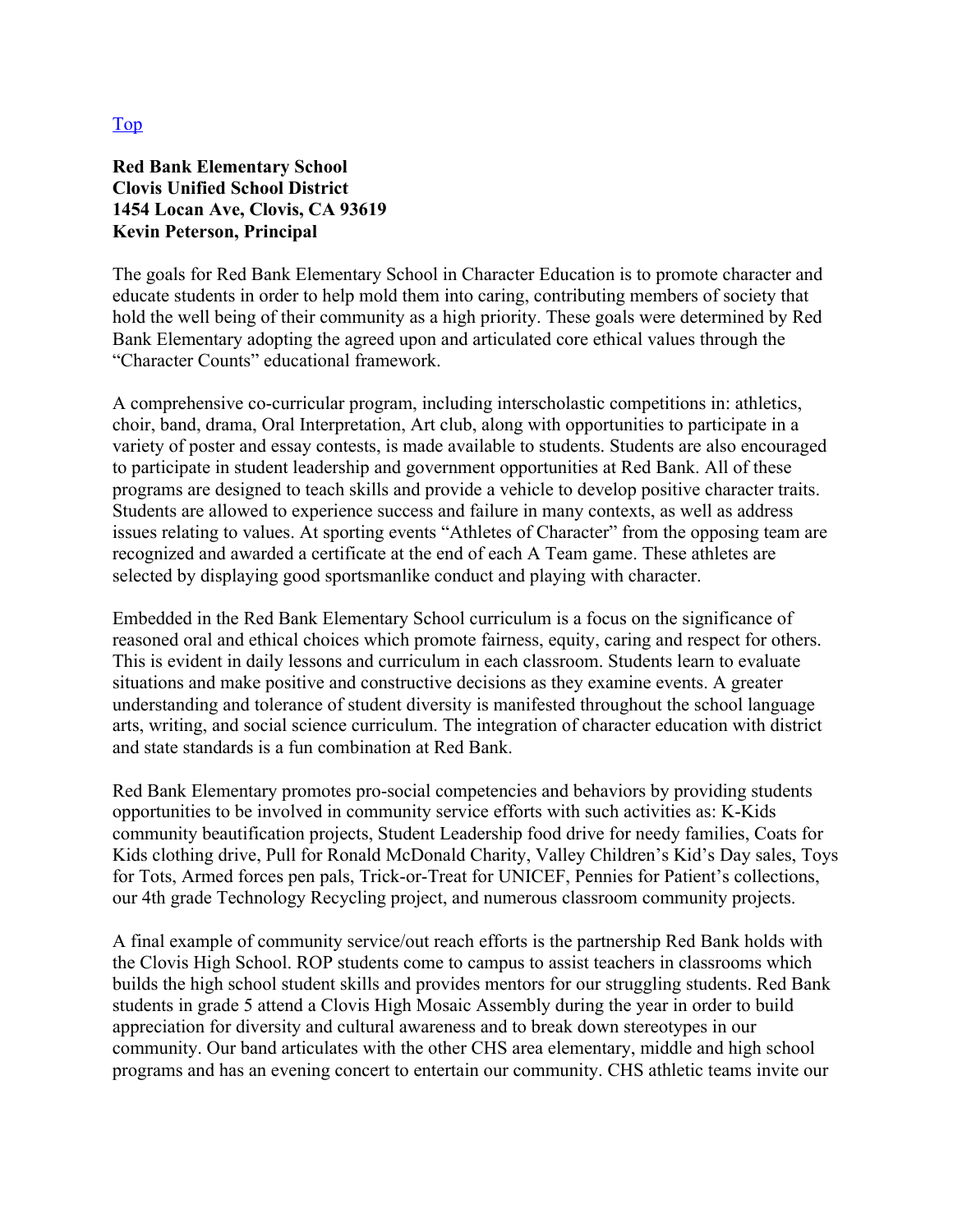athletes to all home games as their guests. Each program also establishes a youth night each sports season where our student/athletes are showcased.

#### Top

#### **River Bluff Elementary School Central Unified School District 6150 W. Palo Alto, Fresno, CA 93722 Mrs. Michelle Bergmann**

In our society, character education cannot be minimized. It is evident from news reports filled with the tragic events taking place all over our country, that there is a lack of morality. Thus infusing character education into the California Common Core State Standards allows educators to build ethical and critical thinkers capable of evaluating sources and evidence and making informed decisions.

The focus on developing strong character traits within our students also places emphasis on the importance of a climate of high expectations. At monthly meetings the staff discusses the environment of the school and whether or not we need to make any adjustments in the programs or curriculum that we are currently utilizing in order to maintain a positive learning environment. This has helped us hold ourselves accountable for our goals and has ensured that all staff including custodian, yard duty, cafeteria, librarian, teachers, and administration are all part of the implementation. We have committed to monitoring our implementation of character education and behavior in every staff meeting.

Character education is a culmination of stand along lessons as well as the many opportunities within Social Studies and literature studies involving character topics. Students are encouraged to identify and discuss good (and "bad") character decisions in the stories. Our first teachers read the story the Recess Queen and discuss bullying on the playground. Students think critically and describe how the characters respond to major events and challenges. Our 5th graders are studying the American Revolution, the novel Johnny Tremain is integrated into the lessons. Students discuss civic responsibility, courage, while evaluating governance. Teaching reading comprehension using character as a discussion point happens throughout the academic day, including literature circles, writing, and Reading Buddies. Many classes have developed a Reading Buddy partnership, usually a primary classroom with an intermediate group. This provides a model for our younger students and demonstrates that education, especially reading is important. The younger children like reading to the older children and it is a great self-esteem booster for the older children, to have someone who looks up to them and respects them.

We think it is important to engage every student in a positive way as they being their day. The end of the day is also important with all staff in front of the school conversing with parents as we safely return our students to their families. We are ambassadors of our school, and we recognize our words and body language must positively project an enthusiasm for learning and motivate our students to want to return to school, excited to learn the next day.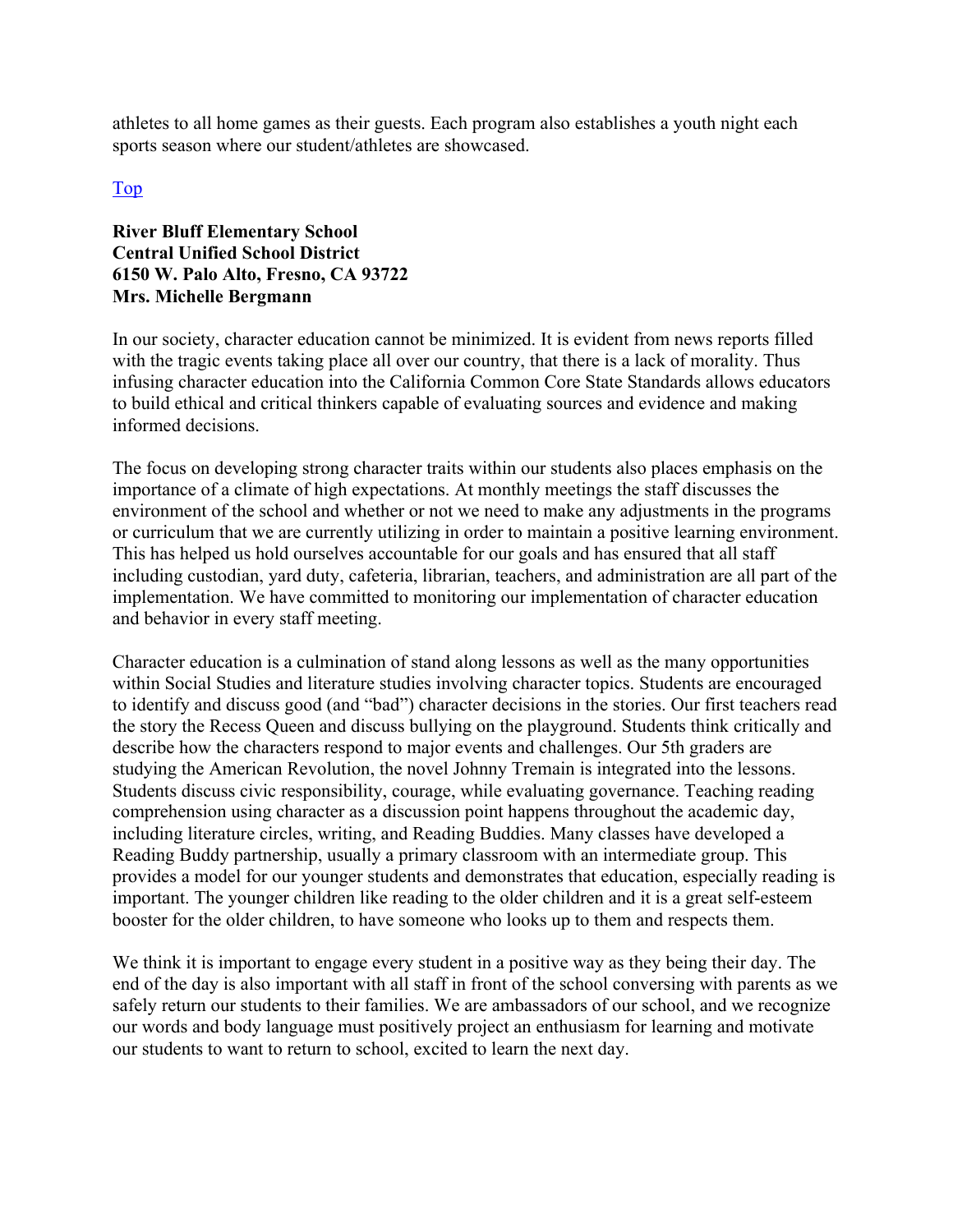To further promote character expectations, River Bluff has been very interested in the CSU Fresno Peer Mediation Program. This year the program is being implemented at River Bluff in grades 4-6th. Fifteen of our fourth, fifth and sixth grade students had the opportunity to be trained in the program. Our peer mediators go through rigorous training in conflict resolution to assist their peers with problems they may be having. The mediators are trained on listening, respecting, and gaining trust of their fellow students so when a situation arises they can insert themselves into the conflict and facilitate settlement of it peacefully. Students who are experiencing difficulties with another student or just want to talk to a peer about a situation are encouraged to meet with a mediator. Students have the opportunity to explain what they could have done to make a positive difference and are given the opportunity to correct their negative choice. If a student continues to make poor choices, then a peer counseling referral can be made. The Peer Mediator program has been implemented to promote peaceful environments among students. As pairs, the mediators work with their peers to find solutions to their conflicts. This has been greatly embraced by staff and students. Although this program is in its inaugural year, we feel it benefits our students by empowering them to solve problems, while guiding them along the way. We look forward to realizing the full potential of this program in the coming years.

#### Top

#### **Sanger Academy Charter School Sanger Unified School District 2207 9th Street, Sanger, CA 93657 Mrs. Christy Platt, Principal**

Community of Caring is a character-building program that encourages community service and promotes interpersonal and social values. Classrooms and students participate in service learning projects as well as fundraisers for charities throughout the year. The Community of Caring core values are integral at SACS and visible throughout the city of Sanger. SACS promotes these values through visual reminders such as postings in classrooms, murals in hallways and bulletin boards in the cafeteria.

The Associated Student Body (ASB) offers students the opportunity to collaborate with each other and take leadership positions. ASB has many responsibilities including: school announcements, rallies, and community service projects in collaboration with Community of Caring organizers. Our Peer Mediation Program has trained students in conflict management and mediation. Peer Mediators have received training in the specific skills needed to solve problems and learn how to work with fellow students who are engaged in a dispute. These skills are also emphasized through our OLWEUS classroom meetings and lessons.

To promote acceptance of cultural diversity, SACS' teachers infuse character development with their content instruction. For example, during Music and Art instruction, students learn the cultural implications of Art and Music through projects such as "El Dia de los Muertos." In preparation for "El Dia de los Muertos," art students create life like paper mache´ calacas dolls with death masks to display in the cafeteria, the art studio, and on campus. They eat pan dulce,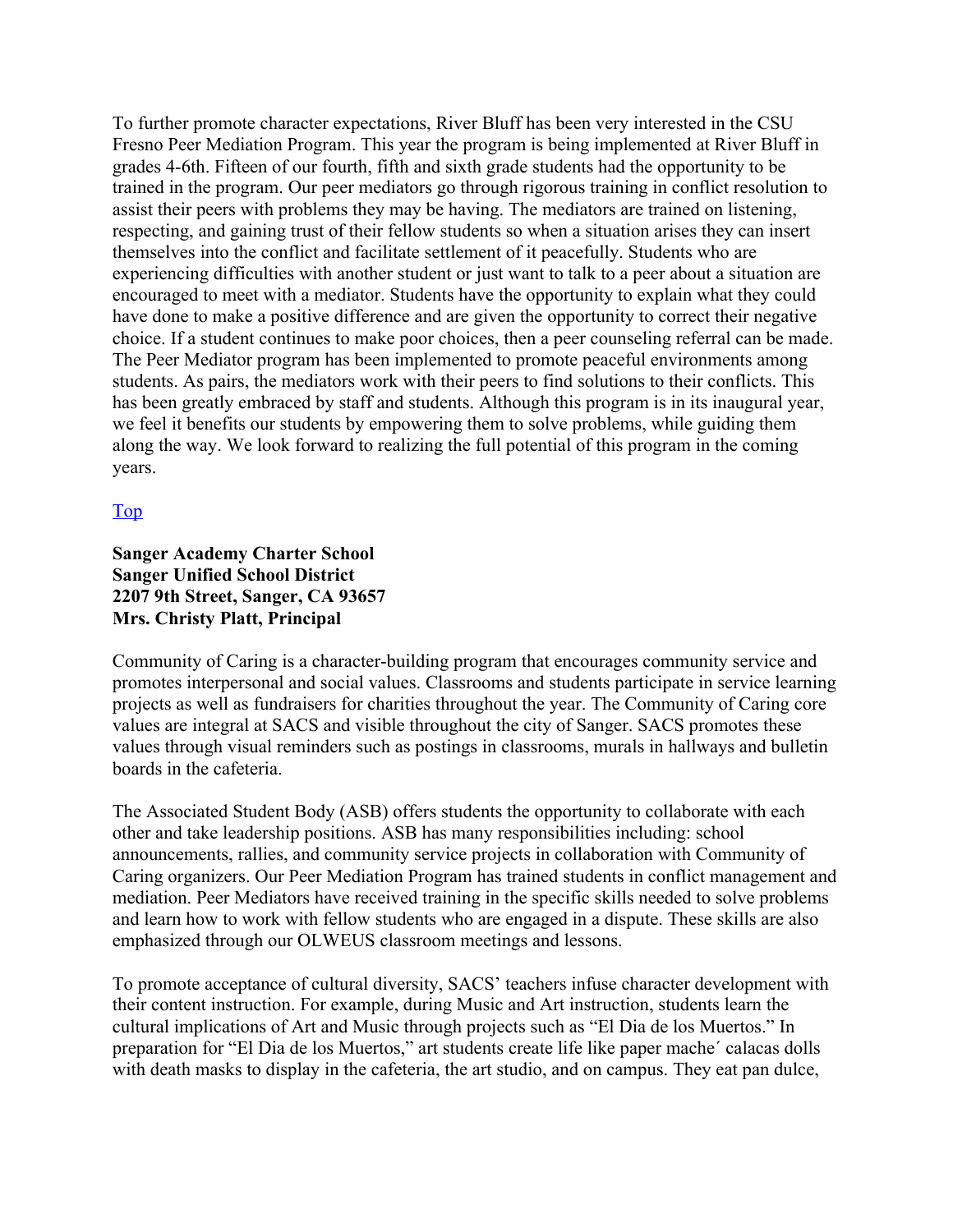special sweet bread made to commemorate the day, and learn about the Mexican culture. SACS' artists display work throughout the community, and our musicians perform in various venues.

#### Top

#### **Saroyan Elementary School Central Unified School District 5650 W. Escalon, Fresno, CA 93722 Brad Edmunds, Principal**

We are all aware of the tragic events that have occurred in our Nation and in the world in the past few years. Now more than ever it is our moral obligation to provide our students with a solid foundation of character, virtues and patriotism that will ensure the survival of our Great Nation. William Saroyan said, "Nothing has ever been more sure-fire than truth and integrity. We at Saroyan Elementary School embrace this principle and endeavor daily to model this to our students. In addition in Central Unified and at Saroyan Elementary School we embrace our Guiding Principles, and central to these principles is the moral imperative that we prepare our students to be college, career, and community ready. This means that not only must we equip them with the academic skills to be successful, but we also must partner with our parents and community to provide them with character and virtues that will enable them contribute back to their community and the world. It is our moral calling to prepare our students to be not only academically successful, but also with American Character and Virtues that will keep our Nation strong and vibrant. We do not take this call to serve lightly at Saroyan, we strive daily to prepare our students with the skills and values that will need to give back to our community and Nation, skills and values that are American and are rooted in something higher than ourselves.

At Saroyan Elementary School it is expected that every day, our Stallion Students are RESPECTFUL, RESPONSIBLE, READY, and SAFE! (TripleRs). All four of Triple Rs Expectations are valued at Saroyan and during each quarter of the year we recognize each one of our Triple Rs expectations, but by far the expectation that has the biggest impact on campus is Respect! This is why it is the first quarter focus expectation because we want to set the tone for the rest of the year. This year classrooms made video, posters, skits, and we even had a flash mob at recess perform to the Aretha Franklin's hit RESPECT. Respect is modeled by staff throughout the school by staff on a daily basis, and this Winter the staff and administration developed and signed their own Respect agreement on how Administration respecting teachers and staff, teachers, staff respecting administration, staff respecting staff, and administration and staff respecting community. This same activity will be done in each classroom for students to teacher, teacher to student, student to student, and students to school facilities. This agreement is signed by all parties and is the Respect contract that holds us all accountable to each other. Each day in the daily announcements the leadership students read quotes that reinforce our Triple Rs Expectations. In an effort to raise staff and student awareness of bullying situations both groups participated in the Olewus Bully Circle process activity.

At our staff meeting on November 20, 2013 the staff participated in a process activity that involved the Bonner Application Criterion. The staff was divided into groups of three or four, and randomly selected one of the three criterions. The team then brainstormed the questions that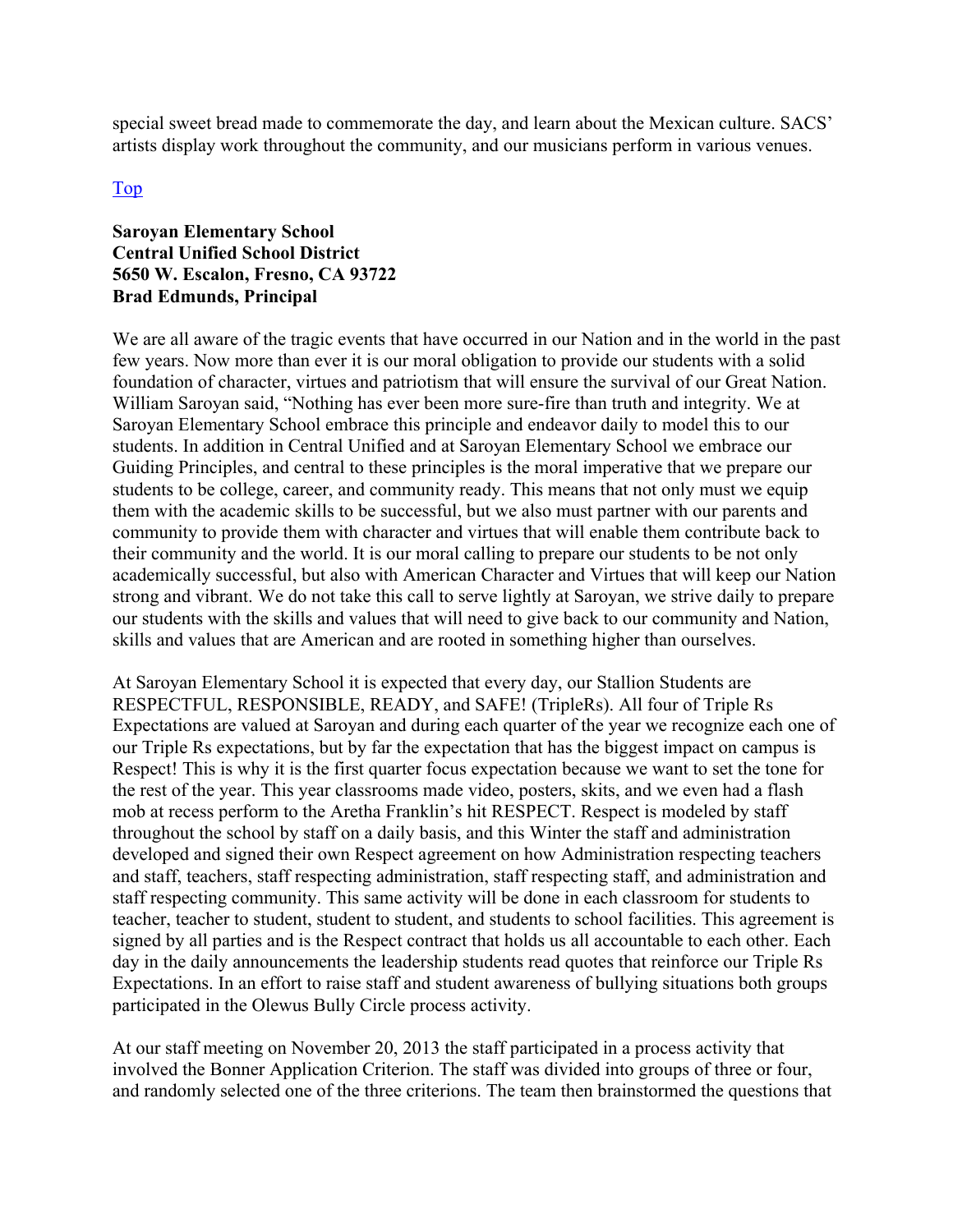were included in this area. Each group then shared out with the whole staff what they came up with and their posters were posted in the staff meeting room. In January we did a gallery walk process activity where staff was able to further discuss and comment on the three areas.

There has been an increase in staff buy-in to building character development as evidenced by the embedding of character development in the student lessons in the classrooms. In addition, our campus wide assemblies are promoting positive character development and students have the opportunity to reflect on these activities, which deepens their understanding and increases the likelihood that they will put these strategies into practice in their daily lives. Our progress with the PBIS program was recognized last year with the awarding of the Bronze Award. Our Student Leadership Team is more of an integral part of modeling expectations to the rest of the Stallion students.

#### Top

#### **Steinbeck Elementary School Central Unified School District 3550 N. Milburn, Fresno, CA 93722 Tami Boatright, Principal**

Throughout history, parents, teachers, and community members have shared the responsibility to support character development of students. Character education teaches habits of thought and action that help people live together as friends, families, communities, and nations. Character education enables students in a school to understand, care about, and act upon core ethical values such as citizenship, responsibility for self and others, respect, trustworthiness, caring, and fairness. According to Martin Luther King, Jr., "Intelligence is not enough. Intelligence plus character-that is the true goal of education." Core values are the hallmark of safe, healthy, and informed communities that are the foundation of our society. Our school was named after John Steinbeck, a Nobel Prize recipient for literature. In his acceptance speech in Stockholm (1962), he said, "the writer is delegated to declare and to celebrate man's proven capacity for greatness of heart and spirit—for gallantry in defeat, for courage, compassion and love." At Steinbeck Elementary, there is a commitment to making character education an integral part of the educational process while recognizing and celebrating our student's "greatness of heart and spirit."

We are a Positive Behavior Intervention and Support (PBIS) school. Discipline at Steinbeck is not punitive, but is instead used as an opportunity for students to learn and practice social behaviors and expectations. A school site PBIS team consisting of teachers, administration and other staff members meets monthly to analyze discipline data and put strategies in place to increase positive behavior on campus. Three key expectations are in place school-wide and were developed with input from the entire staff. These expectations are for students to always remain Respectful, Responsible, and Safe.

Steinbeck's Character Value of the Month is discussed daily in classrooms and morning announcements. The Character Value of the Month is discussed in the monthly edition of the Shark Bites school newsletter. Each month students write an essay or poem according to a John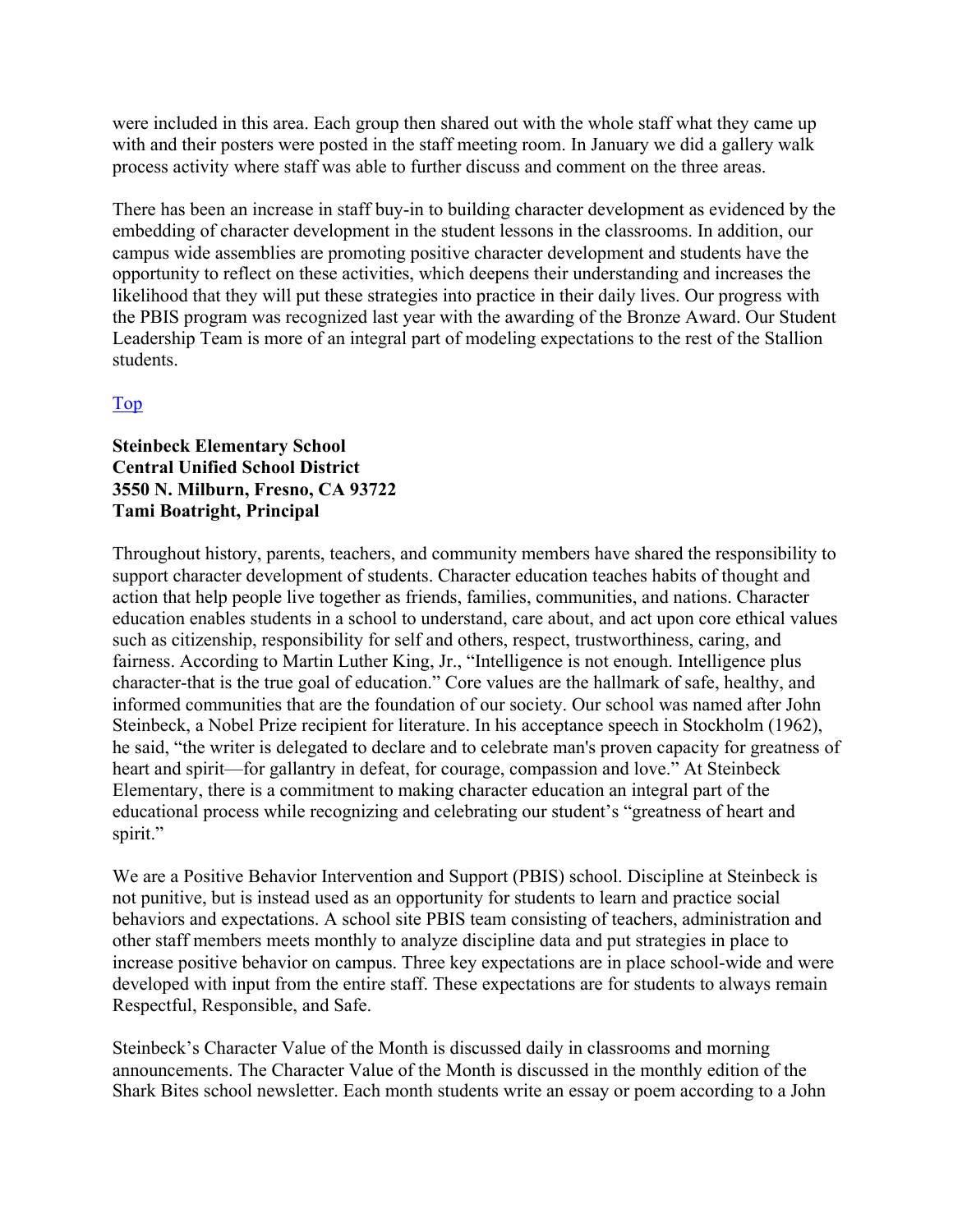Steinbeck quote and aligned with that month's character trait. Selected pieces of writing from each classroom are posted inside a paper frame on a hallway bulletin board for all students to read on their way to the cafeteria for breakfast and lunch. Our Students' of the Month are selected by their classroom teacher for their character, accomplishments, and effort and recognized. Two students from each classroom are recognized at a special Student of the Month ceremony where their teachers share their reasons for selecting those students. The room is always full of parents for this monthly event. At the beginning of the school year, all staff signed "Our Staff's Promise," which encompasses our commitment to holding one another accountable, working as a collaborative team, and doing whatever it takes to ensure student success in college, career, and community while maintaining the tenets of character education as vital elements to student growth and development.

In true John Steinbeck nature according to his belief in the powerful right "to give voice" to all people, Steinbeck Elementary elected their first Student Council Heroes this year. Elections were held at the start of the school year. Interested students went through the nomination process, campaigned at school, and then wrote and delivered campaign speeches at the Election Assembly. Classrooms also send a student senator to Student Council. Student council officers conduct bi-monthly meetings. Suggestions and problem solving of school-wide issues are developed and brought forward to the Guidance Instructional Advisor (GIA) and principal. In this way, leadership skills are being fostered, and students are practicing problem solving and decision making while serving as an advisory committee to site administration.

Staff was engaged in the discussion of each criterion prior to this application being written. This was a valuable activity as it allowed time for reflection on all that has been accomplished at Steinbeck and brainstorm ideas for areas of growth. We are on a continuous journey on the cycle of improvement; regularly surveying and gathering data on our current state of being, planning for character growth opportunities, and providing support, instruction, and encouragement along the way.

#### Top

#### **Sundale Elementary School Sundale Union School District 13990 Ave. 240, Tulare, CA 93274 Cindy Gist, Principal**

Ralph Waldo Emerson once said, "What lies behind us and what lies before us are small matters compared to what lies within us." Honing the character of students ignites the candle of potential success one will have in their lifetime. Character education in the public school system provides greater opportunities for student achievement; in addition, it defines a road map of core ethical values to embrace in the public education system. Through providing character education in public schools, it provides a complimentary climate to support good character as well as productive citizens in our community. As a staff member said, "It is important to teach to the heart, not just the head." By teaching the importance of a strong character, we are helping to build morals and integrity.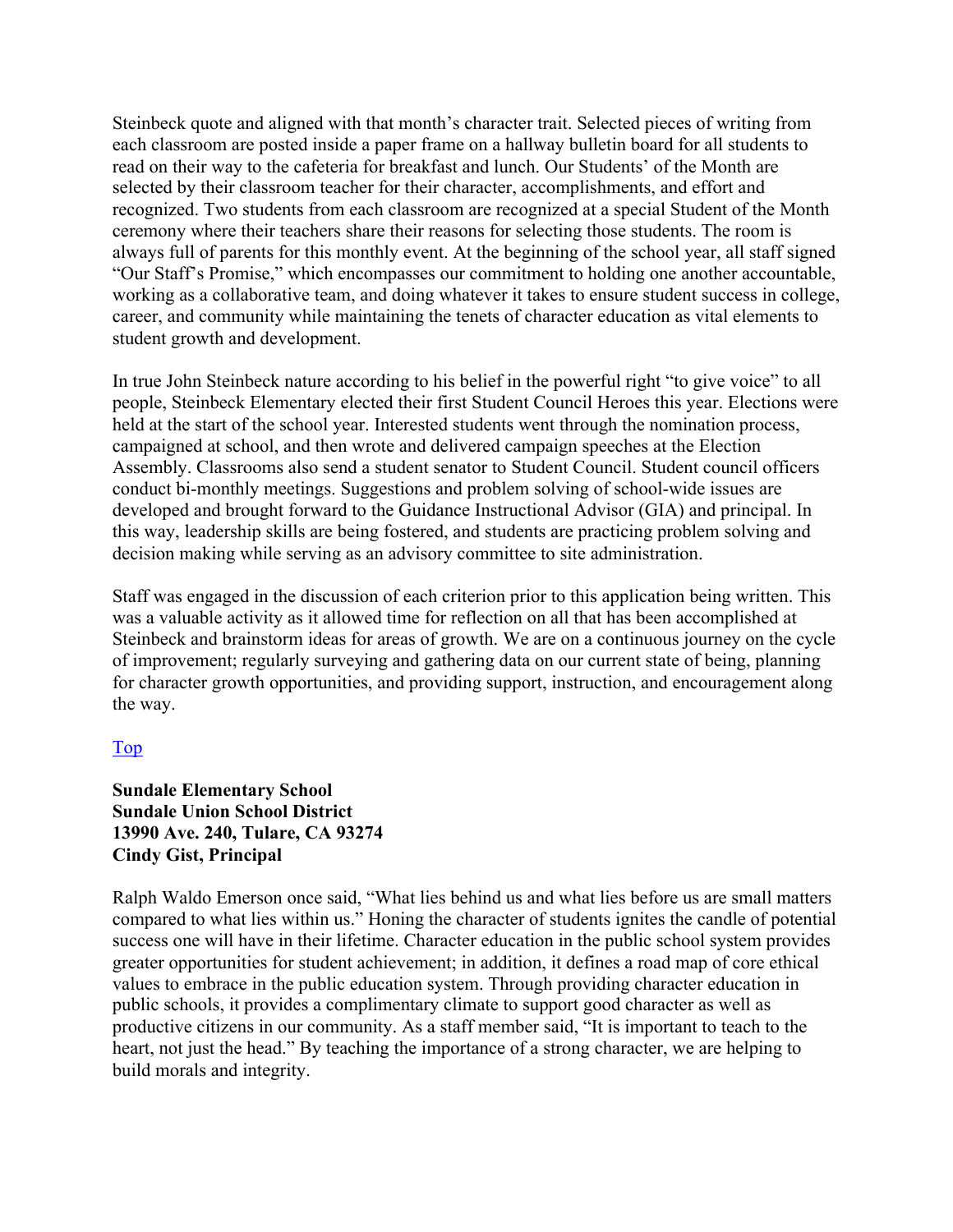CHARACTER COUNTS! has become institutionalized at Sundale School. With very little staff turnover, a majority of our staff have been here since the start of the CHARACTER COUNTS! Program. We can attest to the fact that our students have a deep level of understanding of the pillars and use of the character language. Our staff has witnessed student interaction on the playground of students saying, "that isn't very respectful". When new students come to Sundale that may not understand our efforts, we hear our current students correct and encourage with, "that isn't the Sundale way". The expectation is now being put on the students from their peers, not just the staff.

Curriculum integration is evidenced through various resources at Sundale School. There are lessons which have been collected by teachers throughout the years and now included in the library resource materials for all staff to use. A visit to the library provides guests with the visual pillar of the month bulletin board, books aligned with the pillar of the month as well as Accelerated Reader Resources aligned with the pillar of the month. CHARACTER COUNTS! resources are also included in the process in moving towards Common Core State Standards.

Parents, school board members, staff and students work long hours to make their campus a better learning environment. Family workdays on the weekends with the school board hosting the dinner to the World Ag Expo food booth fundraiser, contributions are strong. Funding is provided for the 8th grade trip, the fine arts department and student scholarships, these activities work to help make Sundale a unique school and community. Our Dad's Club hosts an annual car show. The money raised is used to put on the Annual Daddy/Daughter Dance and to provide extra activities at the Harvest Carnival. Sundale's PTO also plays a vital role in providing for our students. The annual Walk-A-Thon is their only fundraiser that contributes to grade level field trips, curriculum, enrichment activities, projects which keep the campus environment looking nice. In addition, the Mustang Campus is virtually divided in order for each classroom to take additional ownership and responsibility for their designated clean-up areas. This additional responsibility allows for beautification projects and promotes good citizenship and pride in our School.

#### Top

#### **Teague Elementary School Central Unified School District 4725 N. Polk Ave, Fresno, CA 93722 Ron Pack, Principal**

It is critically important for all schools to integrate character education in order to produce citizens who are educated and critical thinkers in order for our democracy to continue and thrive. Teague, in its commitment to serve as an impact-maker in its community, recognizes the importance of teaching the whole child. This includes building a healthy, positive, and engaging learning environment for students to flourish academically, socially, and emotionally. This challenge is more than a responsibility but rather a moral imperative.

The number of students suspended for the 2012-2013 school year was fifteen, and progress toward the goal will be measured in the number of students this school year receiving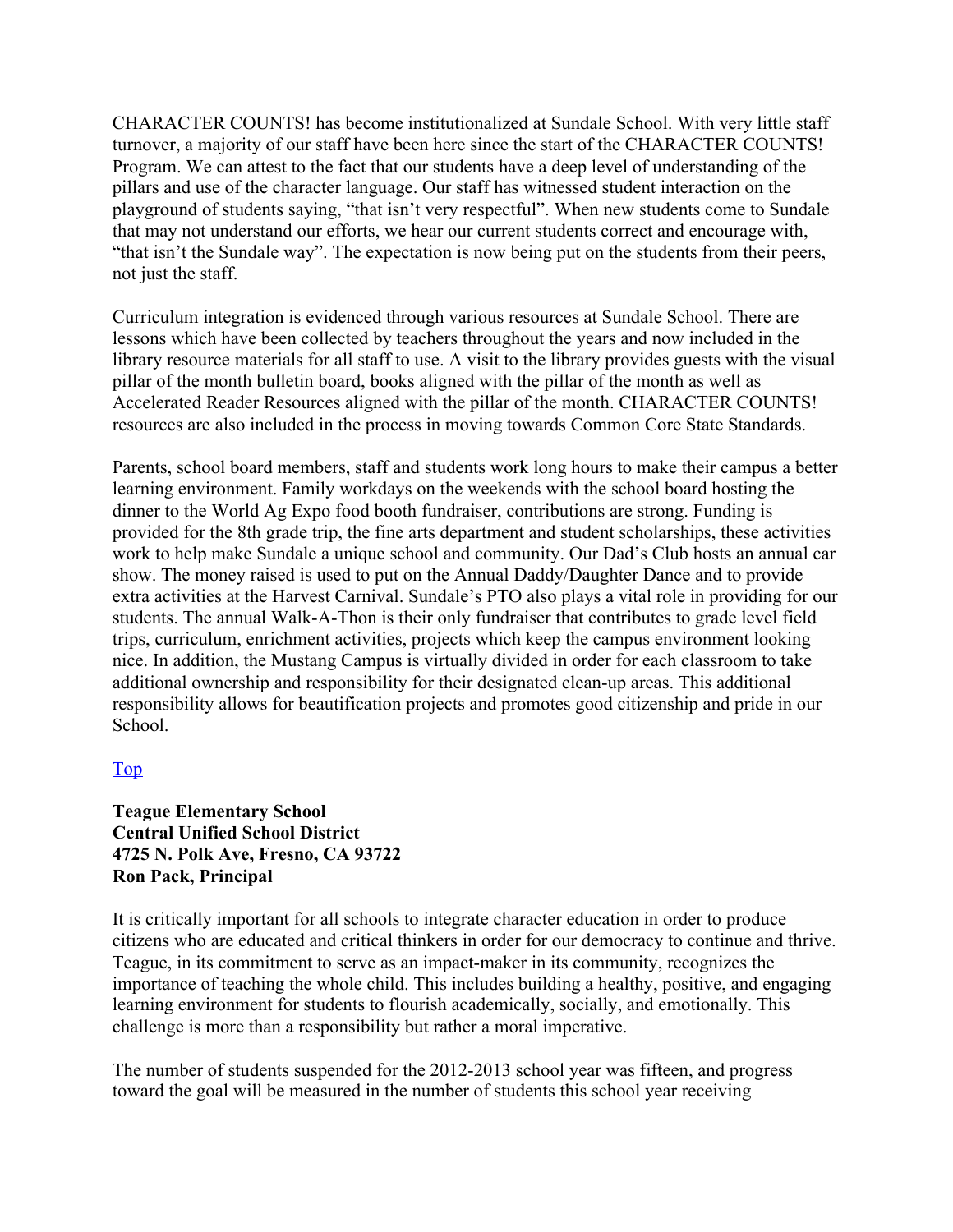suspensions. Achieving the goal will involve several tactics. First, Teague follows a proactive approach with PBIS that includes establishing and communicating schoolwide expectations. Second, the emphasis of character education and its integration both into the curriculum and as stand-alone lessons help enhance moral values which lead to wiser decisions. Third, a concerted

In kindergarten, teachers place focus on students' personal behavior. They teach about the pillars of character, and students reflect with the question, "Are you in charge of your behavior?" In first grade, literacy centers have students taking leadership roles so they may learn to be responsible, cooperative citizens in their classroom communities. In addition, role-playing occurs and scenarios are acted out that allow observing students to serve as problem solvers. Second grade has students participate in bully circle activities with them acting out different roles and writing reflective pieces. This allows for various points of view to be experienced and learned from so students understand the role everyone plays when bullying occurs and the feelings and emotions involved. Third grade begins each day making the Teague pledge stating that each student will show Teague's 3B's in order to make the day a successful one. In fourth grade, teachers constantly model appropriate character, reinforce students with verbal praise, and offer students weekly certificates that recognize demonstrations of positive character. Fifth grade has a focus on individual student behavior and choices as well as common courtesy. This can be seen in an essay students wrote about a bully lesson where they chose two roles to reflect on as well as their continuing progress with Expect Respect lessons. In sixth grade, writing provides opportunities for students to address respect and responsibility and teachers help highlight examples and non-examples of different character traits as they arise in text. Every grade has a designated block of thirty minutes once a week for character education with a splash of literacy. These lessons, which come from instructional sources such as GoLeaps, offer students a routine opportunity to learn about ethical values and good character while also providing an infusion of writing every week along with speaking, listening, and often reading. During this block, students may reflect on their learning and growth moving forward from the lesson, or they might brainstorm on paper or whiteboards thoughts and ideas related to ethics and values.

Teachers and yard duty staff make sure to move frequently, interact with students, and scan to identify needs. It is a point of emphasis at monthly yard duty meetings and has worked effectively to reduce and eliminate opportunities for dangerous activities to occur. Creating a psychologically healthy and caring environment for all students is a must at Teague.

Teague's Peer Mediator team consisting of fourth through sixth grade students walk the playground providing support for individuals and groups of students experiencing social conflict. These mediators, who have been trained at Fresno State and are supported by a staff member, provide each party involved a voice and help them arrive at a peaceful resolution where everyone comes out a winner.

Top

**Valley Prep Academy Charter Fresno Unified School District 4221 N. Hughes, CA 93705 Shelly Lether, Principal**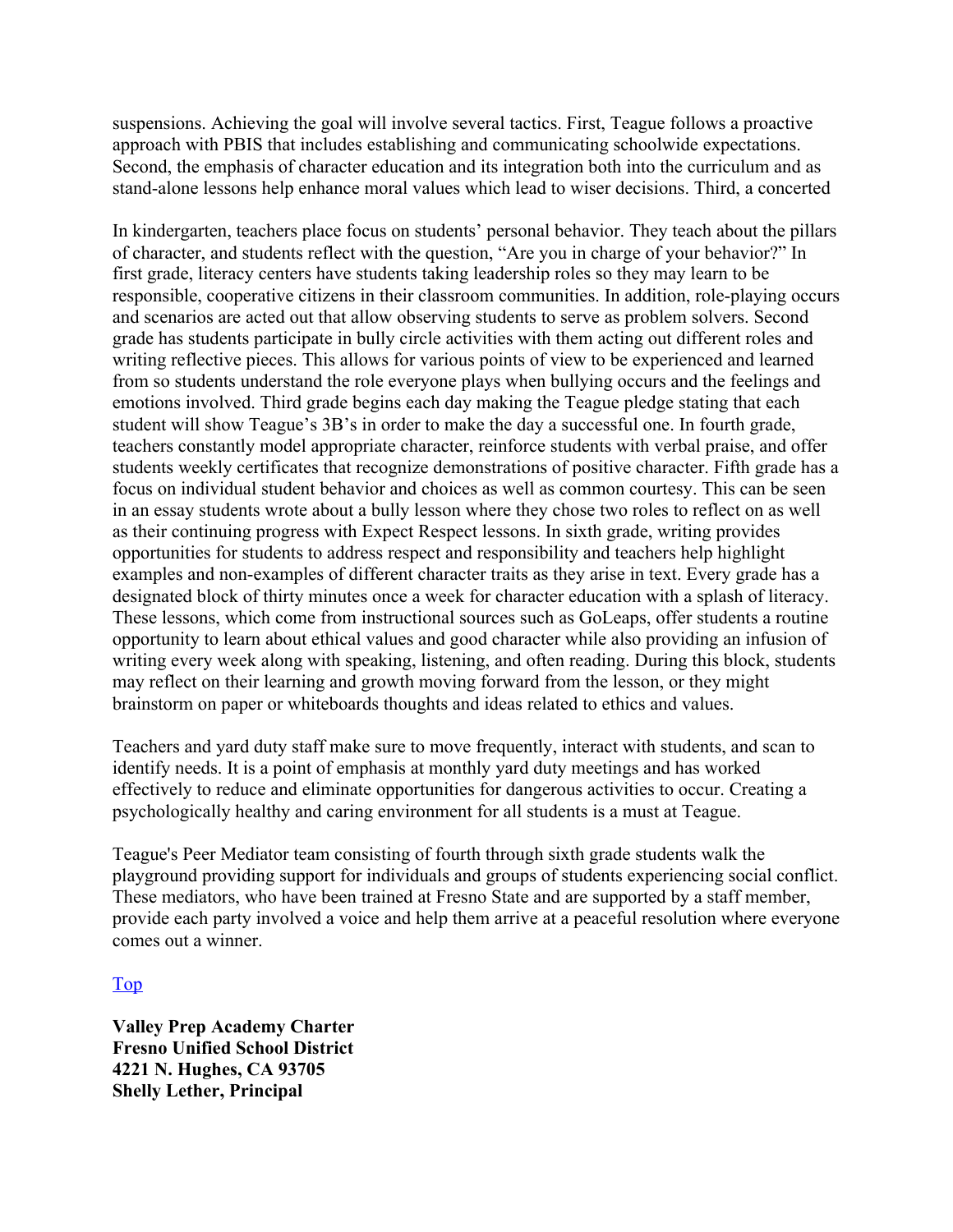The goal of Valley Preparatory Academy is to see each student develop the essential qualities valuable and common to our society and to use those qualities to impact positively his or her personal life and community. These traits are taught through The 7 Habits of Happy Kids by Stephen Covey. Within these principles are embedded the character traits of trustworthiness, empathy, respect, responsibility, fairness, caring, citizenship, honesty, courage, diligence, and integrity. Our core values TRUSTWORTHINESS, EMPATHY, CITIZENSHIP, and DILIGENCE represent the overarching themes of our character program. Our motto is "Character is our keystone."

Character Education at Valley Preparatory Academy begins in the morning when an administrator and or other staff person greets the students at the gate with a "good morning" handshake. When students line up for breakfast in the morning, they are greeted by name by the kitchen crew, and after they have lined up for class to begin, are greeted again at the classroom door with a "good morning" handshake from the classroom teacher. This communicates to the students "You are important and worth the time to receive eye contact, a smile and a respectful human touch." As the day progresses, character education is taught by using formal instructional lessons and is also infused throughout the curriculum.

The entire staff and volunteers are encouraged to be positive when interacting with students, parents and other staff members. When a student must be disciplined, being positive and restorative is essential to teaching and modeling respectful behavior to a student. Making things right and active listening are a part of this peace-making process.

Last year, Valley Preparatory Academy also started Leadership Council that consists of parents, staff, administration, and students that meet bi-monthly. Events, finances, field-trips, curriculum and fundraisers are some of the items that are generally on the agenda. The principal, Mrs. Shelly Lether, also facilitates a monthly event known as "Breakfast with Mrs. Lether" where parents are informed of important decisions, events, or issues. Sometimes students will make presentations about service learning projects or any other extraordinary lesson learned in the classroom. Parents are also able to voice concerns at this meetings. These meetings, along with a Phone-Reach system that sends school-wide messages and a monthly school newsletter are all new ways in which Valley Preparatory is partnering with families.

#### Top

#### **Webster Elementary School Golden Valley Unified School District 36477 Ruth Ace, Madera, CA 93638 Michael Diaz, Principal**

Our nation's schools within the bounds of our country, have become the melting pot of the world and with it, a responsibility to model and teach excellent character within each student. It is important that character education become part of American school system to give children the foundation to be law abiding and productive citizens. Character education is infused through our curriculum specifically within language arts and social studies. Our teachers have been very creative in recognizing and having the students demonstrate good character in story reviews,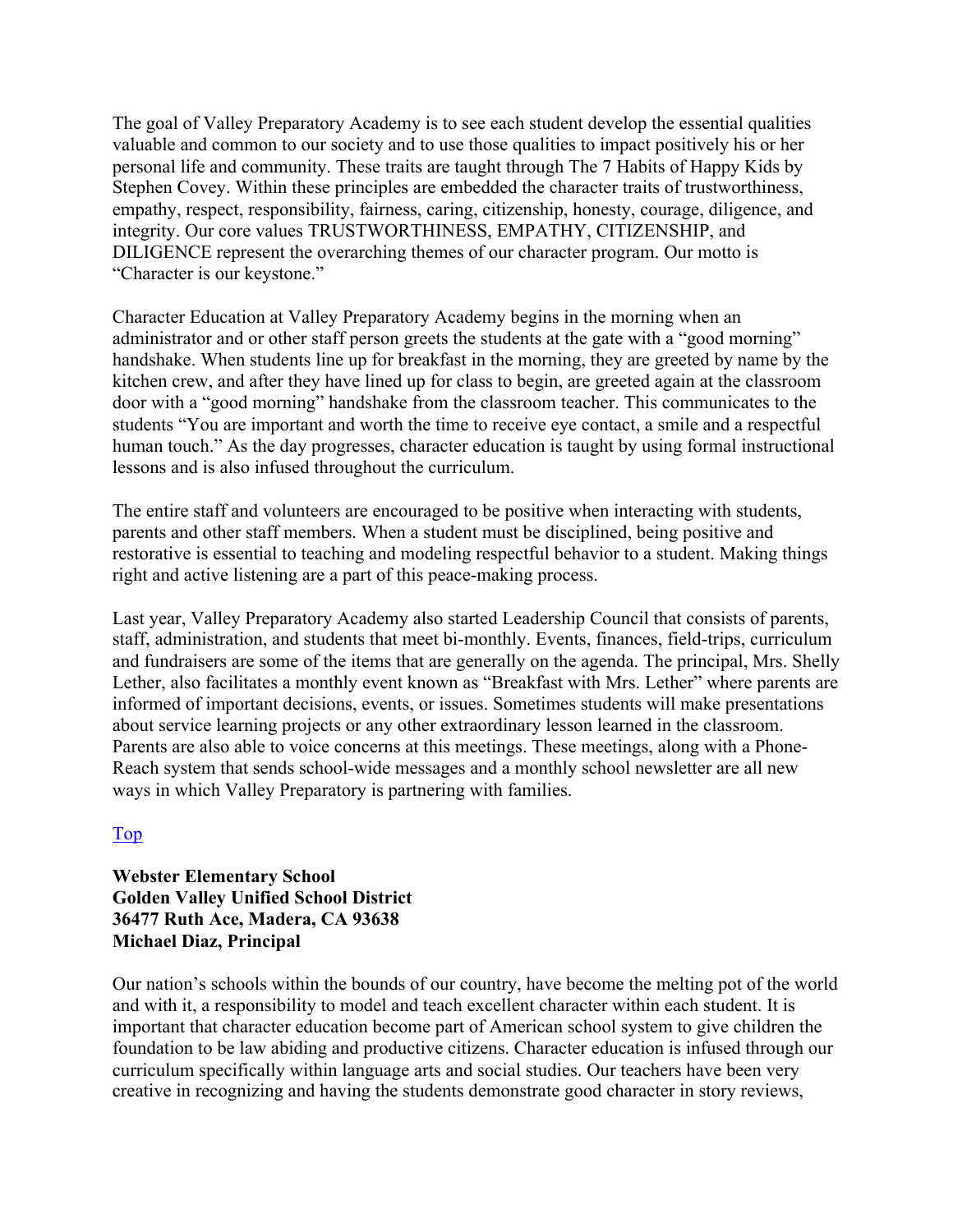plays, and video clips. During social studies lessons, traits are recognized through historical characters like George Washington, Abraham Lincoln, and Martin Luther King, Jr. Teachers will have the students explain which pillars the historical figures are emulating by their actions and words.

Our staff is the most important link to our student's quality of character. They exemplify each character trait by their behavior, their actions, and teachable moments on a day-to-day basis. Teachers promote the golden rule and modeling respect, to the point of how we address each other at the professional level. Students also participate in the spirit of our school by wearing their favorite Webster Wear on every Friday.

Our staff met together on a professional development day to discuss the character education program of our school and its criterion. The teachers were broken into small groups to discuss the attributes which encompass our program. I observed the pillar of character traits within our staff, responsibility and respect, as they worked together to discuss the importance of our programs at Webster Elementary. The teachers were interactive and gave each other positive feedback and input during their discussions. Each team had a key speaker to present the small group's responses to the criterion.

#### Top

#### **White Elementary School Selma Unified School District 2001 Mitchell Ave, Selma, CA 93662 Sandra Aguilera, Principal**

In 2008, the Character Education Partnership (CEP), defined character broadly as "human excellence," comprised of all the virtues that enable us to "be our best and do our best." This concept of character encompasses moral virtues such as honesty, compassion, empathy, and trustworthiness. At the same time, character also includes performance virtues such as effort, diligence and perseverance. Taken together, they make us morally inclined to do the right thing and to do our best work in all areas of our lives. We must be intentional, proactive, and comprehensive in our work to encourage the development of good character in our young people.

Schools today face enormous challenges in educating all of the young people in their charge. In addition to providing youth with basic academic knowledge and skills, and promoting their character development, schools have increasingly been called upon to play a primary role in helping to solve a variety of social problems among youth. In these challenging times, it is a shared responsibility of the parents, teachers, and members of the community, to come together to support positive development. This time in school is an opportunity to explain and reinforce the core values upon which character is formed. Schools that embrace character education become places people want to be because they bring out the best in everyone.

The Eric White School mission, which was developed by the whole staff, is the following: We will work together to provide a respectful, responsible, safe, and positive school where all